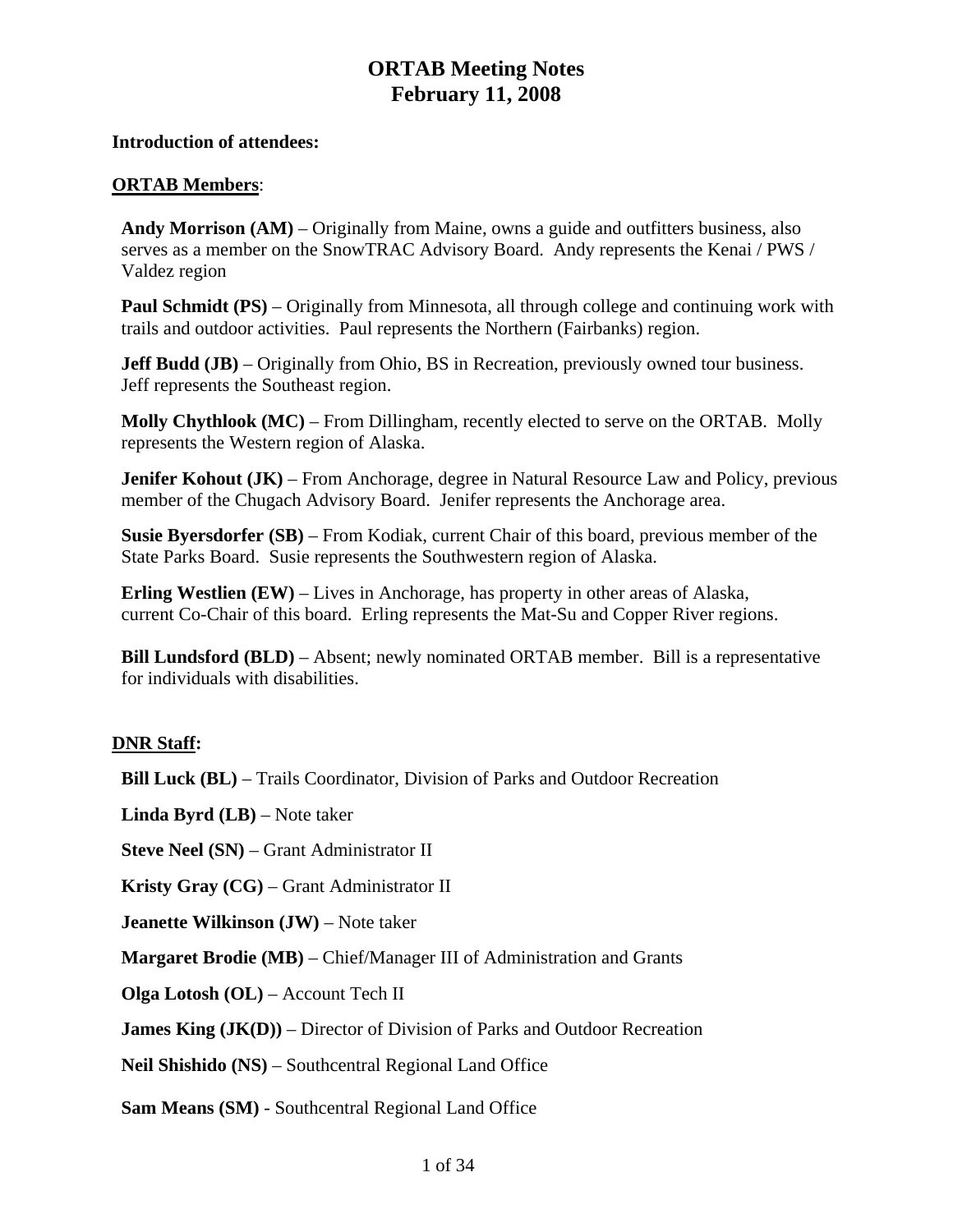#### **Meeting began at approximately 8:40 a.m. on February 11, 2008 and ended at approximately 4:15 p.m. The Board took a working lunch and four 10 minute breaks.**

#### **A Few Words from the Director**

James King welcomes all members of the board and extends his appreciation for all of the hard work they do on their own time (board members are volunteers). James covered funding and his vision for Trails.

#### **LWCF Program Presentation**

Kristy Gray gave a presentation regarding the Land and Water Conservation Fund (LWCF). Funds come from National Alaska Service and are Federal portioned to fund outdoor recreation projects each year. The program currently has \$151,000 available. 2008 funding amounts are not available yet. Kristy covered the scoring of applications for funding and asked for input from board members.

#### **Alaska Heritage Trail Program Funding Overview**

 Sam Means gave overview of Alaska Heritage Trail Program, program is currently funded for 2 years through September 2009, the project started 5 to 6 years ago, they create legal access through ML&W Resource Specialist II for many trails to protect the trail to public use and in order to obtain grants for use (if this is not done and the land is sold to a private individual or organization the new owners are not obligated to provide use of trails to the public)

- AM Will they eventually become roads or stay trails?
- SM Easement document states certain width of trail access; if someone wants one to become a road then they have to come to us for a road easement.
- AM What about historical trails on Federal land?
- SM These have been documented (600 trails) and adopted in statue, it would be a Quiet Title Action in courthouse trails, State believes has rights, Federal disputes this.
- AM ORTAB can support State stance.
- SM Exploring possibility of settlement agreement with Federal to acknowledge State easements
- JK Question funding State versus land project, the funding of the Natural Resource II
- BL Will not impact grants, funding already set aside
- MB  $100\%$  legal access is the only ORTAB grants approved, if no legal access there is a great liability
- BL Definitely need Natural Resource II
- JK Never enough money to do everything that needs to be done, State is asking for needed new positions, Natural Resource II is seen as necessary by ORTAB for at least full 20 years
- SM Probably as this project expands
- BL Strong Public support for this
- SM Can never give the Public enough
- AM Ties in with Molly's concern for the trail access in her area
- SM Not only Public, example is the railroad wants to expand tracks and they will cross several trails, we need to reserve legal access
- JK(D) Your input as a board is stronger than mine and Sam's input
- SM True, they listen to me but trails is not their main concern
- EW This board can act as clearing house for this, to get the Public passionate about this matter
- AM We need to ask Public want they want, not tell them what we want
- MC User group need to realize the need for this, with an in-flux of people trails are an issue, most people in my region do not want public access, they fear invasion
- JK I will draft a letter regarding this and send to each board member by end of month, anyone can use the letter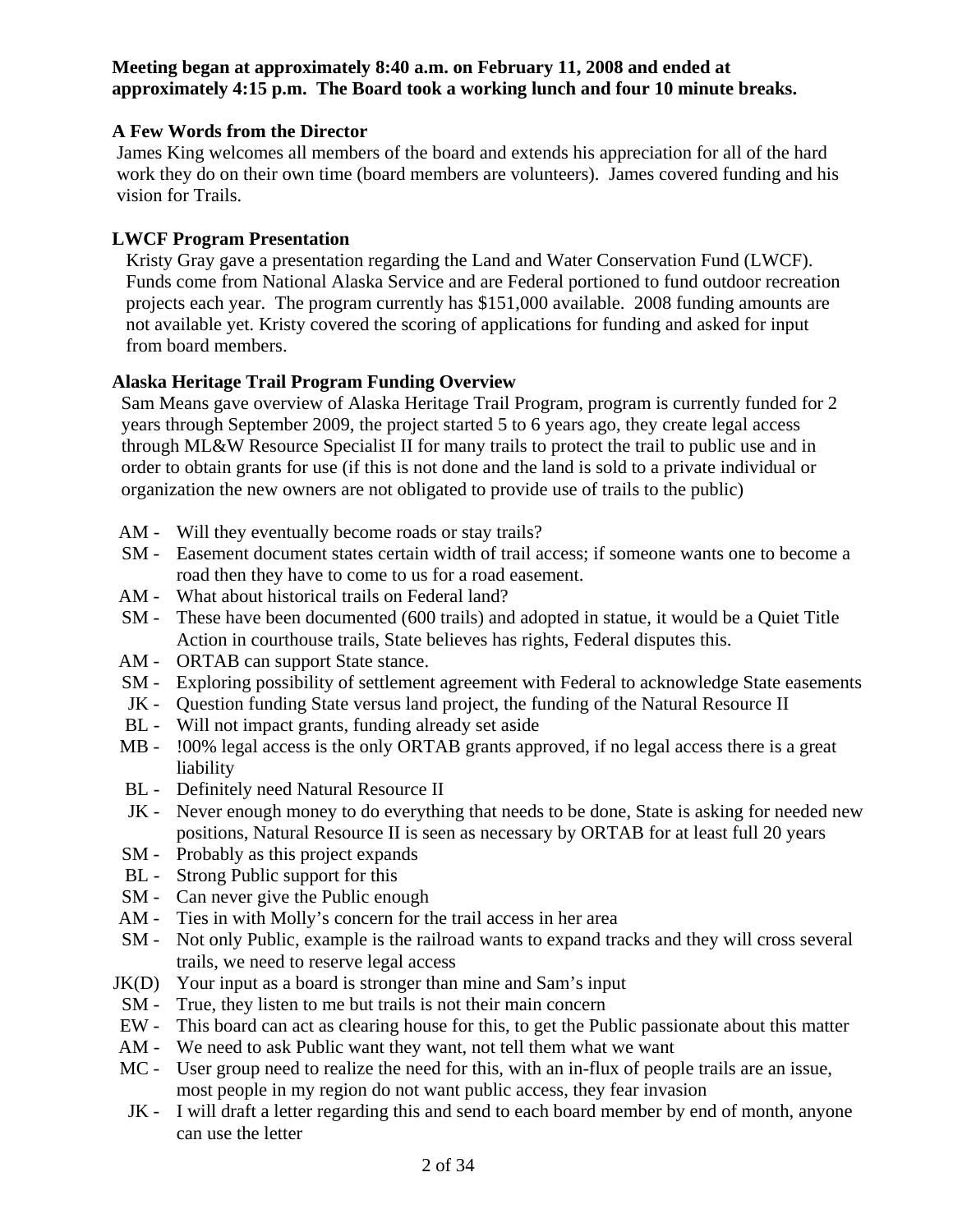- SM That is great
- JK(D) As you draft the letter think about what ORTAB is and types of communities you service and how it serves their needs
- SM Something to think about is that without these legal access the Iron Dog Sled Race, Iditarod, and Yukon Quest just to mention a few are in jeopardy, we need to work on legal access
- SB Called meeting to order at 10:51am to facilitate scoring of projects with discussion of pros and cons of each project
- SB Where does money not allocated go
- MB State Parks Fund
- EW Grooming pool definitely need help
- MB Can grant non profit or bid for contracts for ATV trails, no reason ORTAB can not support grooming trails, it is motorized, can set funds aside for it (you can put together a sub committee to keep information and I will work with them)
- $EW I$  am willing to work on it
- MB Great, bids go out for each region as discussed
- EW ATV groups, force working together
- AM Money for ATV trails, non profit groups for work, I volunteer for the sub committee
- SB Feel better about giving to grooming pool where is needed rather than just giving it to someone
- MB Done through procurement, sub committee gives authority to do and then goes to procurement
	- SB- Motion to create sub committee to utilize left over money from motorized, members of the sub-committee being Andy Morrison, Paul Schmidt, and Erling Westlien
	- PS- Second the motion VOTE WAS UNANIMOUS
- AM Need better communication to advise Public of meetings
- BL Yes, put out notices, need to expand
- JB Question use 800 conference call and notify all to give input
- PS Question what will happen to diversified money left over
- BL Reverts to State Parks, James has some great ideas what to do with it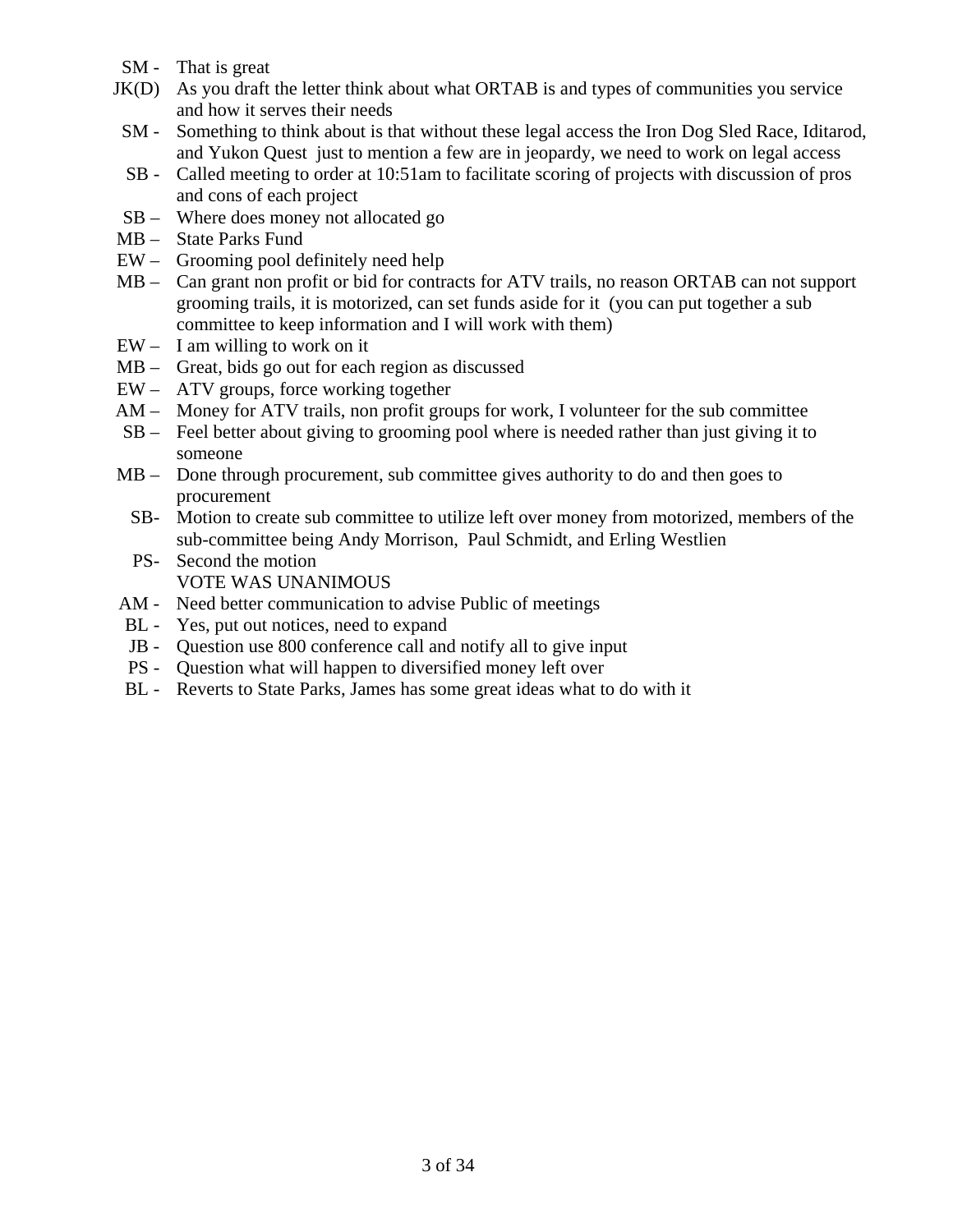**The following pages are brief summaries of the projects that the Outdoor Recreation Trails Advisory Board (ORTAB) reviewed and scored. The summary of each project was created from information provided in each grant proposal. The initial remarks (Pros and Cons) were completed by the State Trails Coordinator, Bill Luck. Additional comments are included at the bottom of each project sheet to provide the ORTAB's rationale for scoring a particular project. Motions to fund or not fund a project are included in each comment section.** 

**As can be seen, the following projects are listed in order by a reference number. The projects were not reviewed by the Board in the order in which they are presented; instead they were reviewed by their rank (score of 1-100) and category (Non-Motorized, Motorized, Diversified) according to the Board's averaged scores. The order in which the projects were actually reviewed, and the overall scores for each project, can be referenced at the end of this document in the Excel spreadsheet. The scores were only averaged with the Board members scores. Bill Luck's scores were not included.** 

**Ultimately, the ORTAB's scores and recommendations were taken to the Director, James King by the State Trails Coordinator, Bill Luck. On February 19, 2008 the Director approved the ORTAB recommendations, and on February 22, 2008 tentative award letters were sent to applicants. The 2008 Recreation Trail Program projects currently await a final State Agency Review and final approval from our funding source Federal Highways.**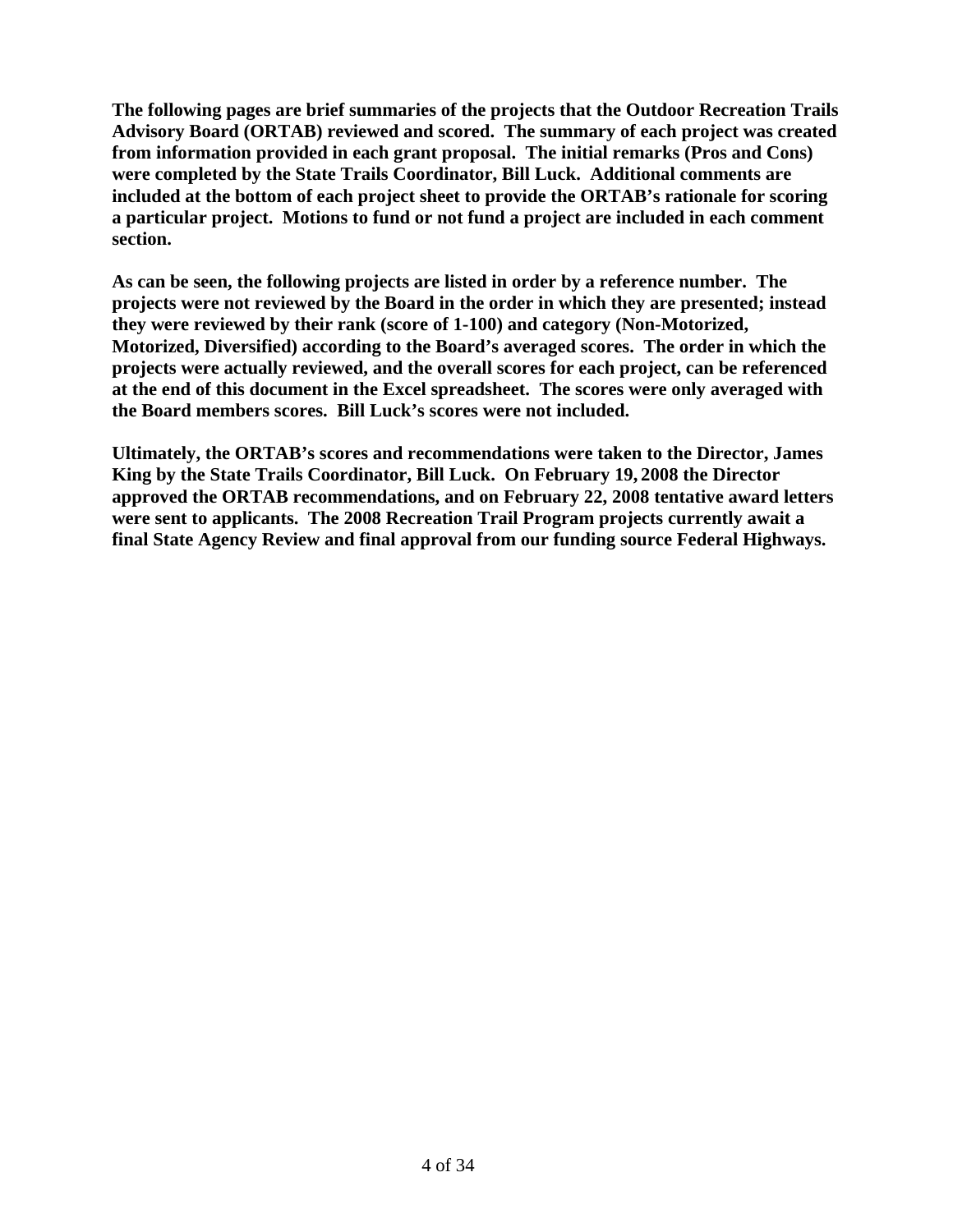#### **1. Walking Trail at Bear Paw Rec. Area**

- **Houston Lions Club, Houston Chamber of Commerce**
- \$50,000 (requested) / \$22,000 (match) / \$102,000 (total) (Incorrect)
- \$48,500 (requested / \$22,000 (match) / \$100,500 (total) (Correct)

### • **NON-MOTORIZED DIVERSE**

- 1 mile of new trail construction to be implemented
- Interpretive signing and a 50' x 50' trailhead
- City of Houston park dedicated land

### • **PROS**

- a. Part of community development plan
- b. Significant public support / community involvement
- c. Park dedicated land / strong desire to improve community

### • **CONS**

- a. No detail on trail construction, no bid amounts, no cost of construction materials
- b. No plans for the trailhead
- c. Admin. fees are too high =  $10\%$  (\$5,000)
	- **i.** Can only request \$3,500
		- **ii.** Maximum grant request  $=$  \$48,500
- d. Lots of signatures, but no letters of support
- e. Applicant lacks organizational exp. for this type of project

**Project Description:** A walking, skating, biking trail will be constructed around the perimeter of the Bear Paw Recreation Area. This trail will be used by children, young adults, and senior citizens. It will provide community members with a controlled recreational area, away from the traffic of the currently used highway bicycle trails. Many parents will utilize this trail while their children play at the planned skate park and play area. This project is intended to encourage healthy exercise (close to resident homes) and safe trail access, away from the dangerous traffic of the Parks highway.

### **ORTAB Comments**:

JK – A lot of missing information; not well planned

SB – Only 1 year land owner authorized access

**JB – Motion to fund top 6 non-motorized (#26, #24, #10, #12, #3,#8) as listed by board scores SB – Second motion VOTE WAS UNANIMOUS** 

**This project was approved by ORTAB, but did not rate high enough to be funded.**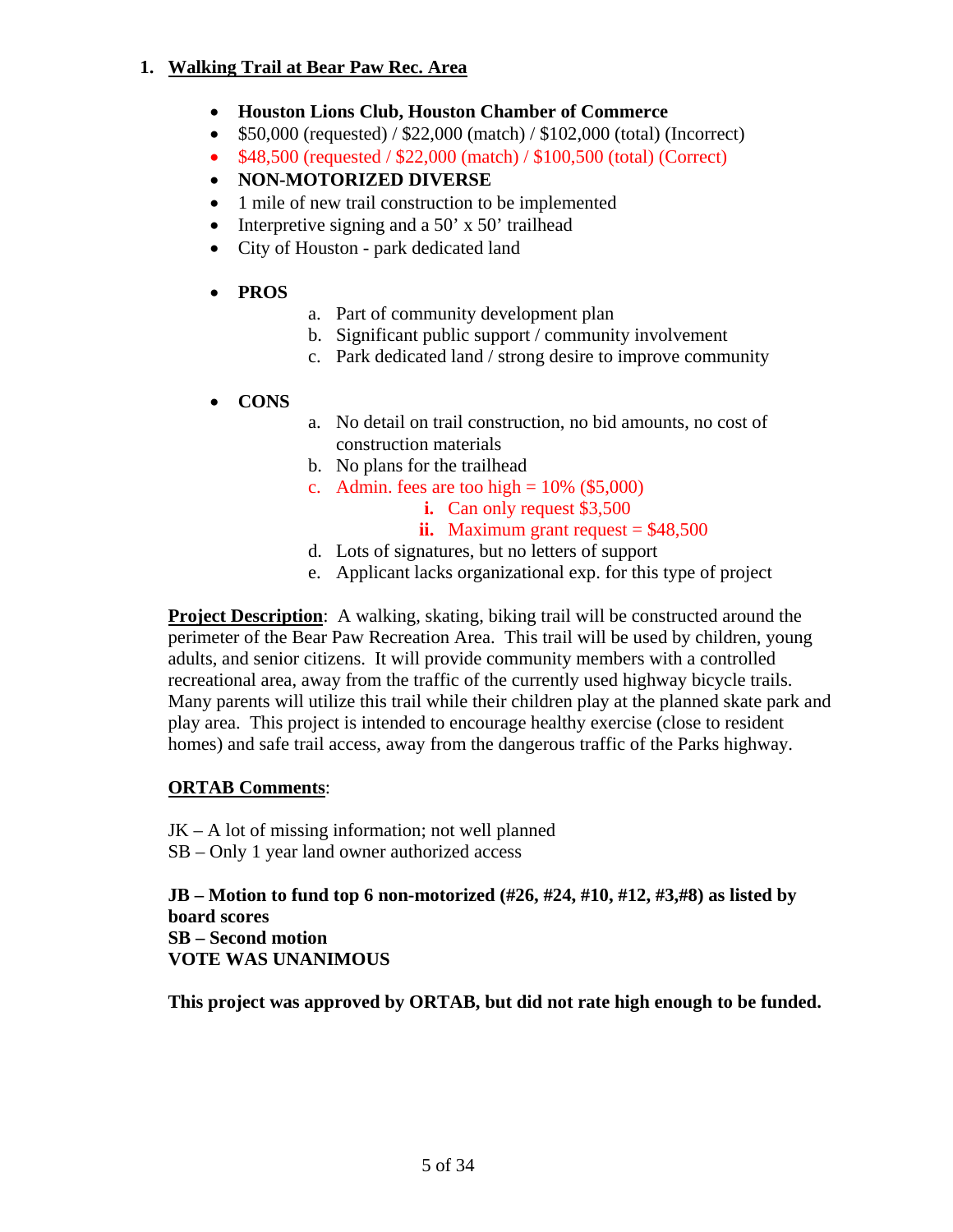### 2. **Lazy Mountain Southside Trail**

- **Matanuska-Susitna Borough**
- $$14,250$  (requested) /  $$7,050$  (match) /  $$21,300$  (total)
- **NON-MOTORIZED (single-use)**
- 1.25 Miles of new trail to be constructed and signed (every  $\frac{1}{2}$  mi)
- Interconnects 6 miles of trail
- Land Owners: State of Alaska MSB currently has application in w/ state for a 50' wide trail easement

### • **PROS**

- a. Replaces a fall-line trail
- b. Funds include a trail construction workshop
- c. Well-supported by the public
- d. Included in the MSB Trail plan to alleviate erosion and reduce hazards.

#### • **CONS**

- a. The old trail appears to be reasonable enough to keep; this secondary trail is being developed for increased ease of accessibility.
- b. **Applicant does not provide legal access documentation for the proposed project.**

**Project Description**: This project includes the design and development of 1.25 mile hiking trail on the south flank of Lazy Mountain. The property is owned by the State of Alaska. Obtaining authorization to build a new trail and acquiring public use easement is part of this project.

#### **ORTAB Comments**:

PS - They don't have legal access for the proposed trail work. The application is considered incomplete if there is no legal access. Legal access is a major problem in the Fairbanks area.

AM - They're in the process of applying-fund portions that gain easement. They sent their app in Feb 07. Many months have passed, call the applicant to see what' going on. BL – Easement access will potentially be approved in time. Whatever we decide we need to be consistent.

EW - Application is incomplete.

JK - Agree. Bring back the packet next year when they have the easement. It's not the ORTAB board's responsibility to follow-up.

#### **AM - Motion to deny funding for now, but with a strong recommendation for next year when access is obtained.**

#### **JK - Approve motion for first part of Andy's motion only. 6 in favor.**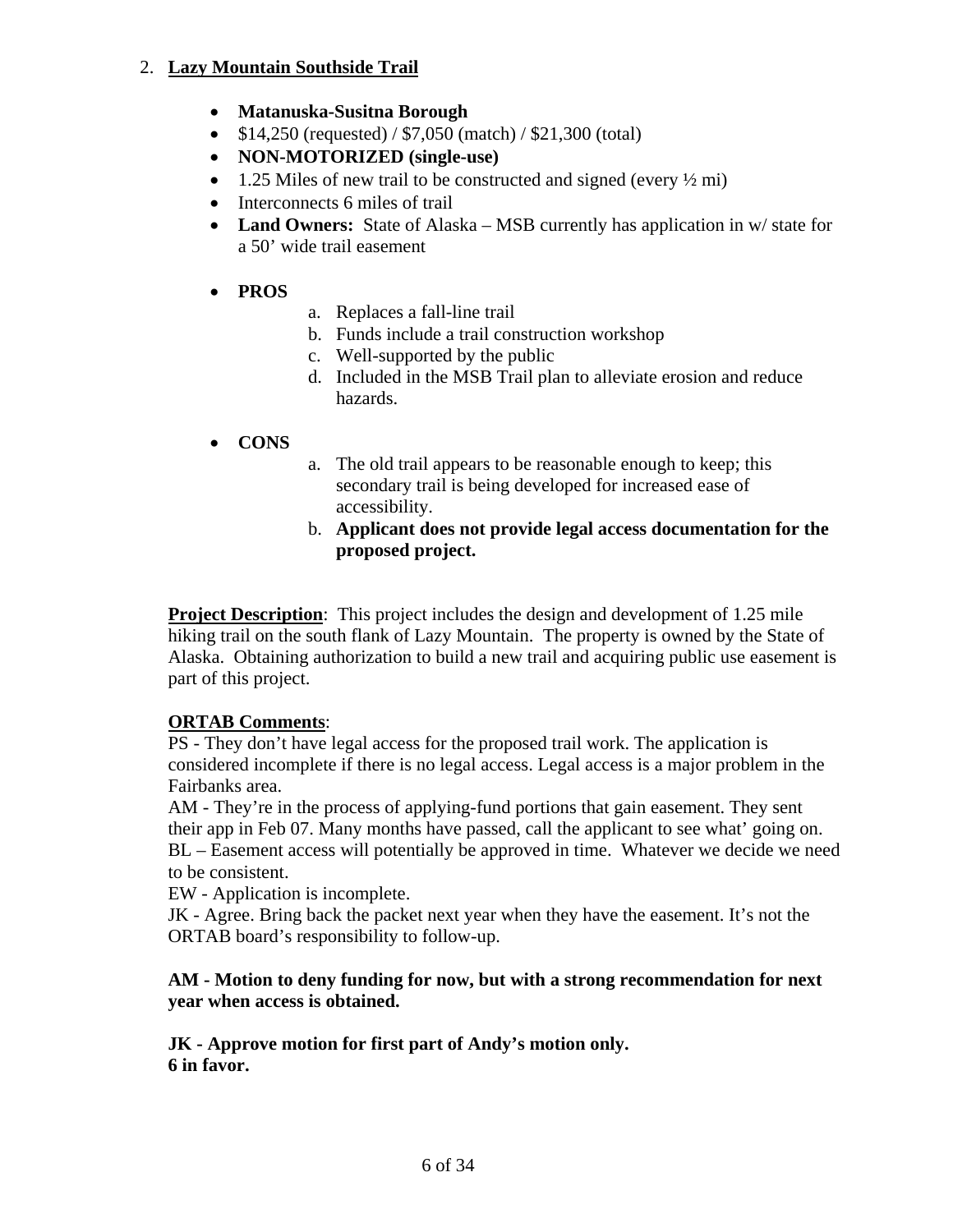### **3. Trail Markers for Independence Mine Ski Trails**

- **Alaska State Parks**
- $$2,125$  (requested) /  $$1,029$  (match) /  $$3,154$  / (total)
- **NON-MOTORIZED**
- 20 kilometers of trail to be posted
- **Land Owners:** State of Alaska public access

### • **PROS**

- a. Heavy winter use / will address safety concerns
- b. High visitation 8-10,000 / winter (increased need for proper trail marking)
- c. Trail is part of the Hatcher Pass Management Plan
- d. Carsonite posts can be reused, year to year, vs. bamboo that is currently being used, which has shorter lifespan and lesser visibility

#### • **CONS**

- a. Could be more descriptive on placement of markers
- b. No quotes for markers

**Project Description**: This project will include buying 250 carsonite trail markers and installing them on the Independence Mine ski trails.

#### **ORTAB Comments**:

JB – Good value for our dollars. Not a bad deal.

- AM Good volunteer effort. Should ask if the users want the markers.
- PS It would be good to see letters from users supporting the project.
- JK Dropping score to 90.
- AM Might drop his score to 90, because of the lack of letters of support.
- BL Agrees with the issue of support.
- EW #3 and #25 both at Independence Mine.

#### **JB – Motion to fund top 6 non-motorized (#26, #24, #10, #12, #3,#8) as listed by board scores**

**SB – Second motion VOTE WAS UNANIMOUS**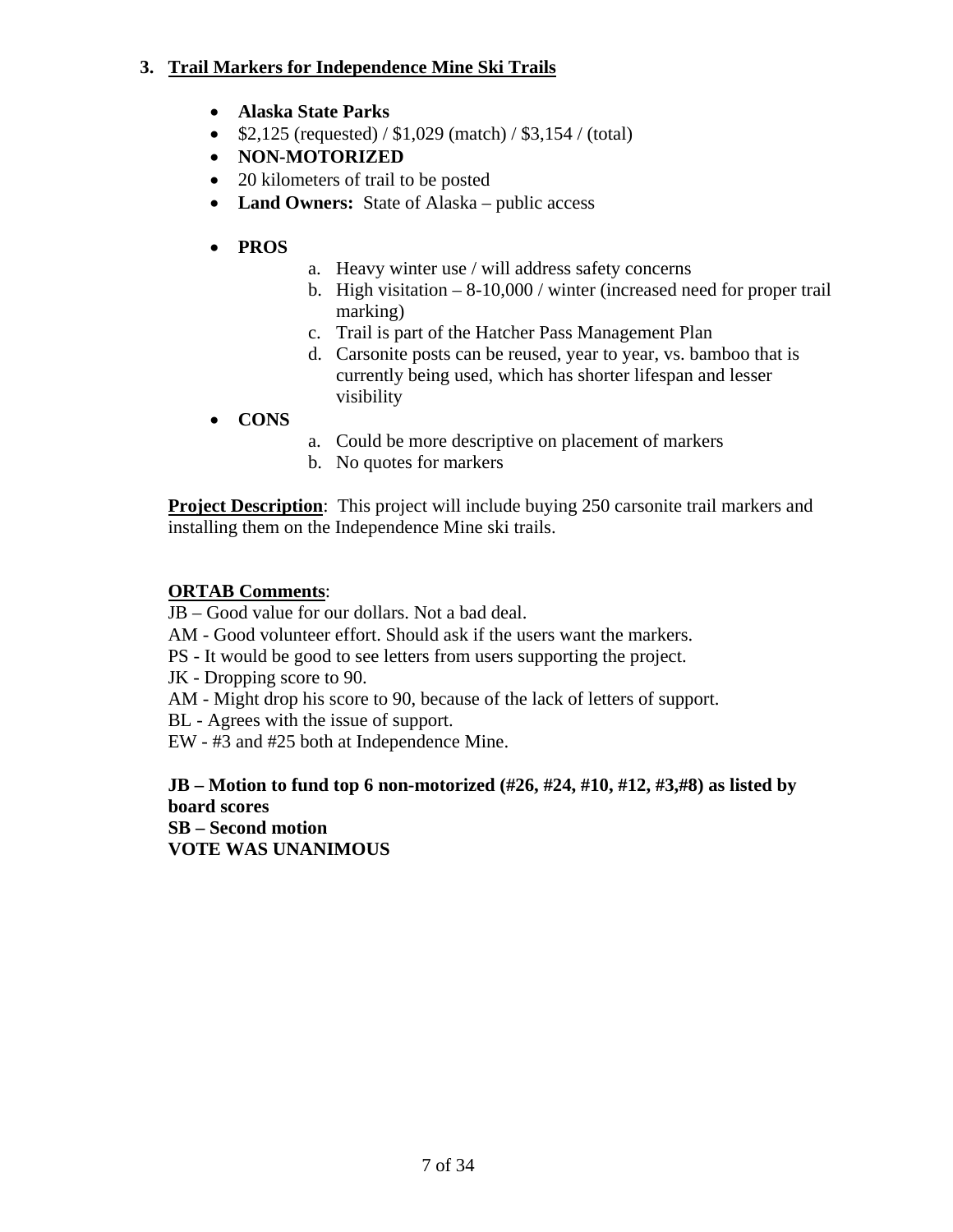### **4. Bean Creek / Resurrection Trail**

- **Youth Restoration Corps**
- \$50,000 (requested) / \$28,850 (match) / \$78,850 (total)
- **DIVERSIFIED**
- Grant request is for 2 summers of funding (2008-9); 3 crew weeks per each summer season; 17 crew members
- 6 miles of trail maintenance (affects 37 miles of interconnecting trail)
	- a. Trail hardening
	- b. brushing,
	- c. clearing hazard trees
- **Land Owners:** Chugach National Forest
- **PROS**
- a. Program puts local youth to work
- b. Support from Friends of Cooper Landing and FS
- **CONS**
- a. Wages not clearly specified / no purchase quotes
- b. Resolution of support has been written in own favor
- c. Applicant provides blanket agreement w/ Forest supervisor, but supervisor does not give support for individual projects.
- d. No vicinity map
- e. A substantial amount of money for a maintenance project

**Project Description:** Youth Restoration Corps is proposing to complete trail maintenance along the Bean Creek trail and the northern Resurrection trailhead (located at Mile 54 of the Sterling Highway). Work will be completed by local youth under adult supervision. Project work will include trail clearing, flagging, and stabilization of existing tread surfaces. Hauling gravel and implementing a new trail base will take place in areas specified by the USFS.

### **ORTAB Comments:**

JK – Not a solid project; did not see current letter from Forest Service - an old letter attached.

JB – Three separate youth recreation applications were submitted, they all ask for 2 four wheelers with trailers.

SB – I am all for youth corps but this project seems to cost a lot - question cost per hour. PS – No map; not a very detailed budget.

EW – Youth Corp. matches not realistic and question cost of food.

SB – Poorly written, no map, vague details. How are they flagging and signing it? Labor seems high, no cost for number of people, no letters of support.

AM – Sending wrong message if we do not fund some of these projects.

**Overall consensus: Application is** *very* **poorly written, but does qualify = Bean Creek is a go. If this was in the Non-Motorized pool it would not have been funded.** 

**SB – Motion to fund all DIVERSIFIED except Moose Range** 

**JB – Second the motion** 

**VOTE WAS UNANIMOUS**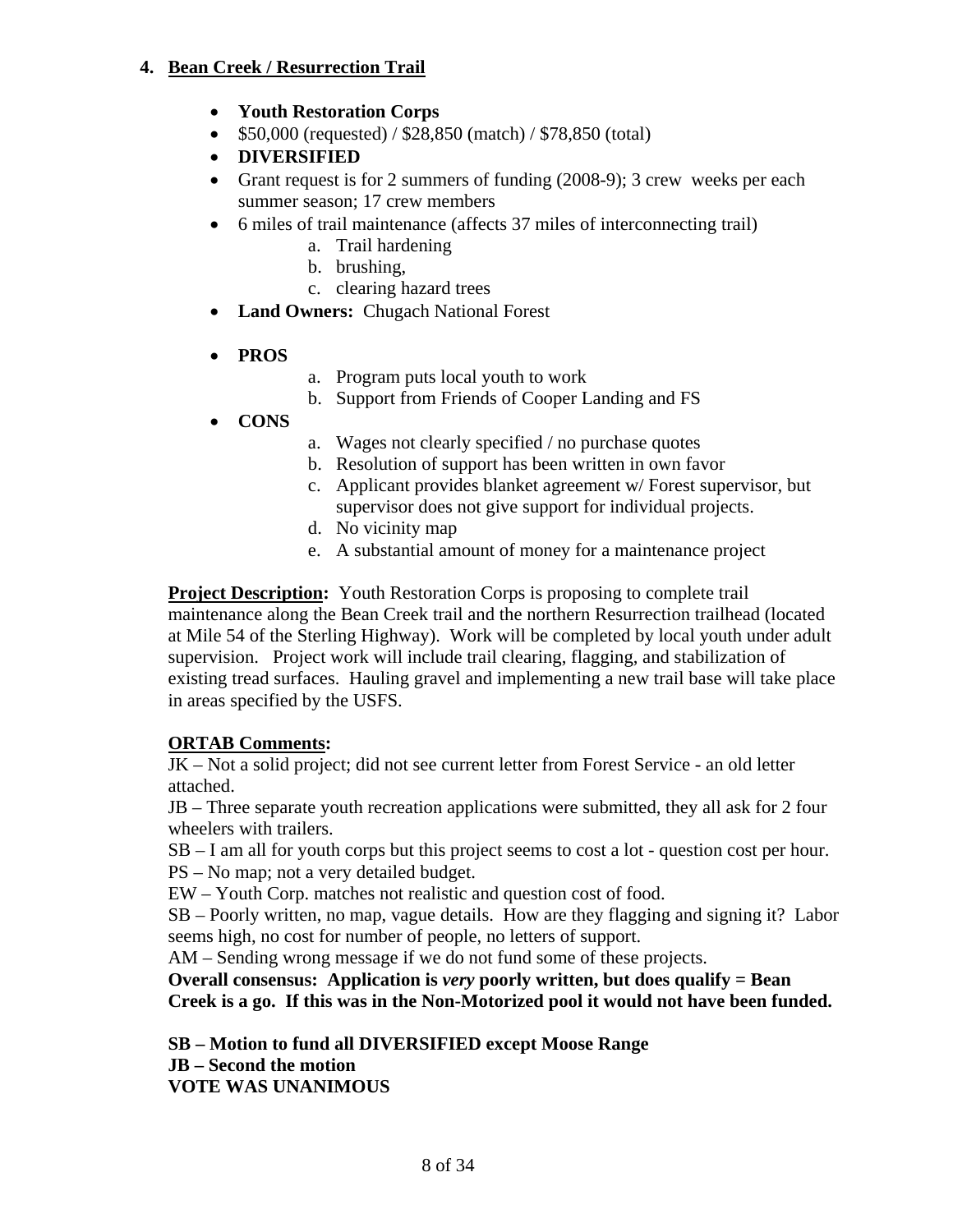### **5. Troop Lake Trail**

- **Youth Restoration Corps**
- $$33,400$  (requested) /  $$10,700$  (match) /  $$44,100$  (total)
- **NON-MOTORIZED DIVERSE**
- .5 miles of new trail to be constructed (affecting 3 miles of interconnecting trail)
- Land Owners: Chugach National Forest and State of Alaska (FS has 10 yr. easement on State land)

#### • **PROS**

- a. Opens recreational opportunities for fishing and hiking
- b. Resolves trespass issue occurring on ARR right-of-way
- c. Program puts local youth to work
- d. Support from Fish and Game, FS, ARR, and the Kenai Peninsula Borough Mayor

#### • **CONS**

- a. Wages not clearly specified / no purchase quotes
- b. Resolution of support has been written in own favor
- c. **Grant total is incorrect (\$34,700 listed, should be \$33,400)**
- d. Poor vicinity map

**Project Description:** Youth Restoration Corps is proposing to construct <sup>1</sup>/<sub>2</sub> mile of new trail and post a trailhead sign at Mile 12 of the Seward Highway. The new trail construction will allow public access from a new trail owned by the Chugach National Forest Service to a lake that is currently stocked by the Alaska Department of Fish and Game. This access and trail system will allow the public this fishing and hiking opportunity without trespassing on the currently used Alaska Railroad right-of-way.

#### **ORTAB Comments:**

 $JB - \frac{1}{2}$  mile within 2 weeks of work at \$34,000 - can that happen?

- SB Lot of cost towards training.
- PS Map confusing.
- SB Need better maps (on a lot of these).
- BL In future we should work to request better maps.

JB – When done with the scoring we can give recommendations to what needs to be done for improvements in applications

PS – Budget lacking perception and explanation, lack of work to be done

MC – Check list is great for scoring (application and score sheet need to be collective)

#### **JB – Motion to fund top 6 non-motorized (#26, #24, #10, #12, #3,#8) as listed by board scores.**

**SB – Second motion. VOTE WAS UNANIMOUS** 

**This project was approved by ORTAB, but did not rate high enough to be funded.**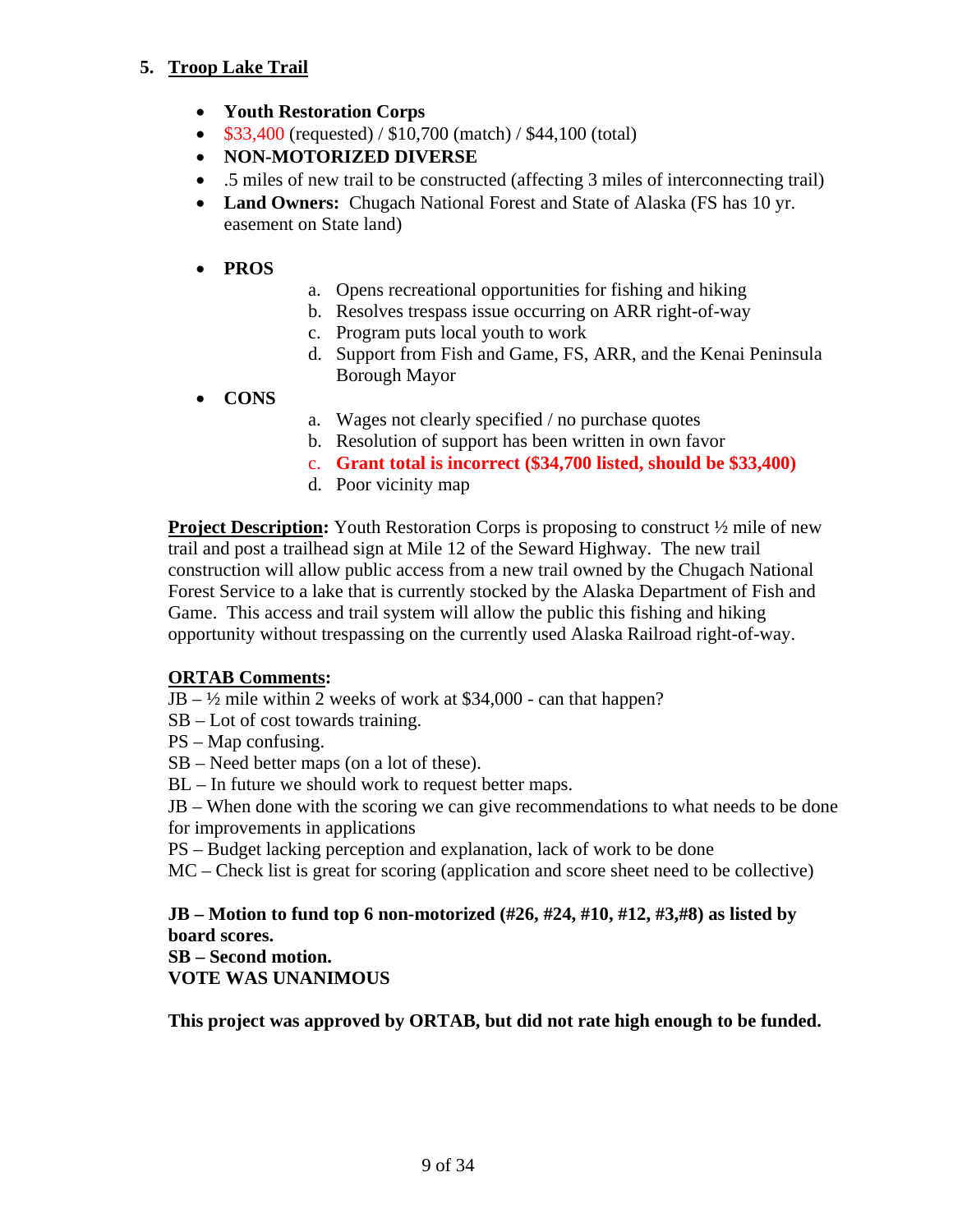- **Youth Restoration Corps**
- $$23,600$  (requested) /  $$8,750$  (match) /  $$31,750$  (total)
- **MOTORIZED**
- 2.5 miles of trail to be maintained
	- a. Trail hardening and erosion control
	- b. Installation of culverts
- **Land Owners: Chugach National Forest / 100 year**
- **PROS**
- a. Program puts local youth to work
- b. Provides maintenance to an impacted **Motorized** trail
- **CONS**
- a. Wages not clearly specified / no purchase quotes
- b. Resolution of support has been written in own favor
- c. No clear permitting of access on State land. One portion of the application says the land is owned and managed (solely) by the FS. According to the vicinity map, that the applicant provided, it is State acquired land.
- d. One area of the application says the project will take 2 weeks; the timeline states from May 27 to July 10.
- e. One part of the application states that the crew will spike in a remote camp; another part of the application says that they will provide part of their match through an in-kind donation from the school district, which allows the youth to be sheltered at a school. Conflicting information.

**Project Description:** Youth Restoration Corps is proposing to complete trail maintenance along 2.5 miles of the Mills Creek Trail located at Mile 49 of the Seward Highway. Work will be completed in cooperation with Chugach National Forest, including the design, implementation, and oversight of all work that will be performed. Work is expected to be completed within two weeks of the start date, and will require the use of one mini-excavator and two four-wheelers. Trail stabilization and culvert installation is expected to be completed. Local youth hired from the Kenai Peninsula will work under authority of Youth Restoration Corps - a non-profit organization.

#### **ORTAB Comments:**

JK – Not a solid project, did not see current letter from Forest Service - an old letter attached.

JB – Three core youth recreation, ask for 2 four wheelers with trailers

PS – community support, Mills Creek do not have access rights yet

AM – Only ATV access trail on the Kenai Peninsula

BL – It is permitted for ATV use - miners with permits.

AM – Ties in with Huts, talk to ranger about these projects, funding/support not there for them to happen-this is not happening

AM – We should approve Mills Creek of the three, I would like to see one of these funded.

SB – Could we move this to another category?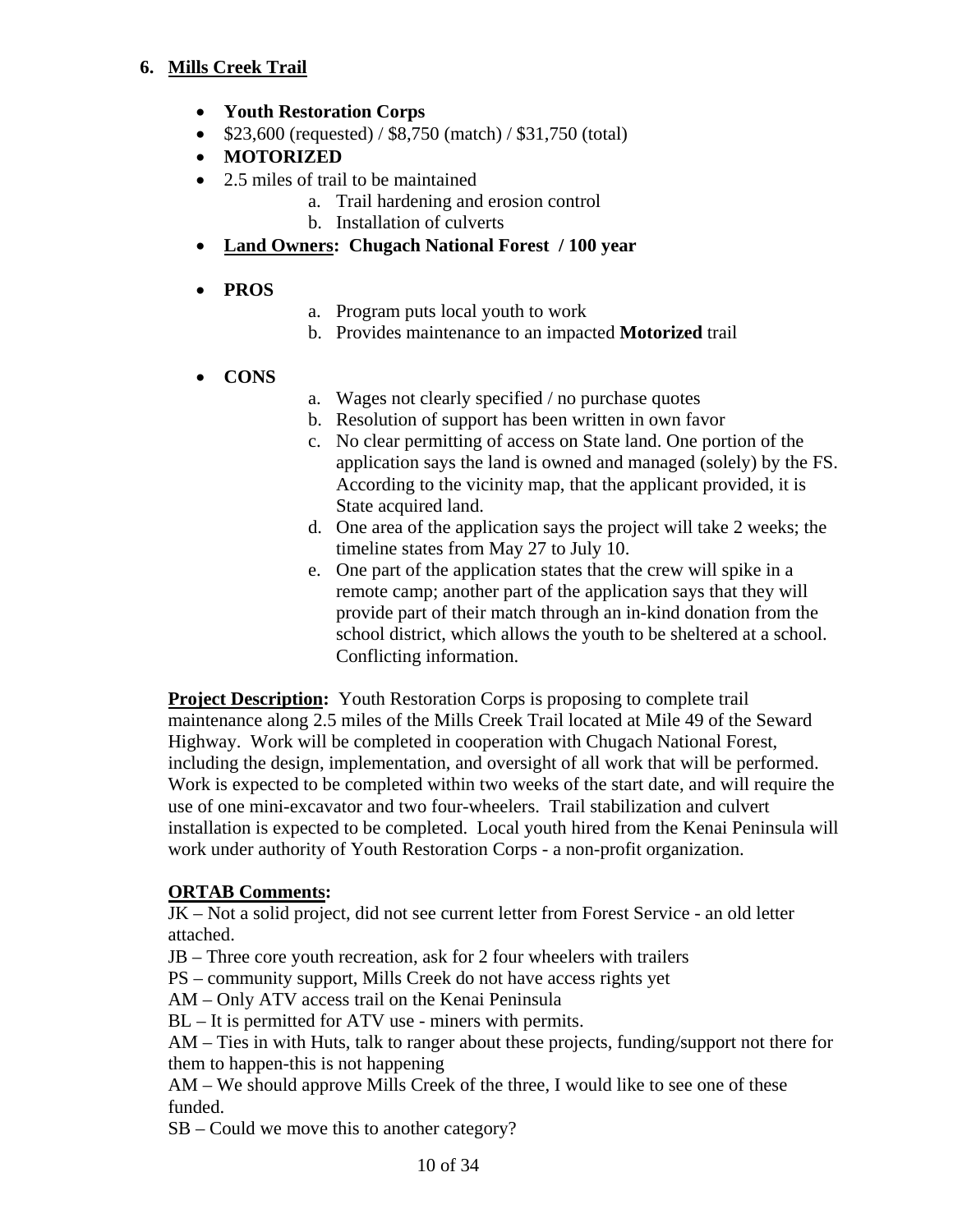BL – Trail does not appear to be heavily impacted for an ATV trail - used mostly by miners.

AM – Chugach needs funding

PS – Land access, flag on this, shows to be obtained for Mills Creek.

EW – They advise need to negotiate with DNR.

PS – Access not confirmed, show as incomplete.

PS – Instructions that we send out advise access as qualifying criteria. We set this standard for others.

MB – Must have legal access, in past some went through with promise and grants were given.

PS – Written instruction advised proof of access before application is considered.

MB – Can conditionally approve and obtain proof before actual grant approve.

AM – Let's leave it up to actual approval of grant.

MB – Goes through many agencies and reviews before given grant.

EW – If applicants have to have proof of access before applications are due, and we approve some applicants conditionally, are we not short changing other well-prepared projects?

PS – Everyone should be held to the same standards

### **JB – Let's do a motion, I make motion to remove Mills Creek due to non compliance with RFP**

**PS – Second motion** 

**VOTE TAKEN, 4-YES, 1-NO, 1-ABSTAIN, MAJORITY RULE, MOTION PASSED** 

**EW – Motion to approve all motorized funding except #22 and #6** 

**PS – Second the motion** 

**VOTE= 5-YES, 1-NO (wanted to see all motorized funded)**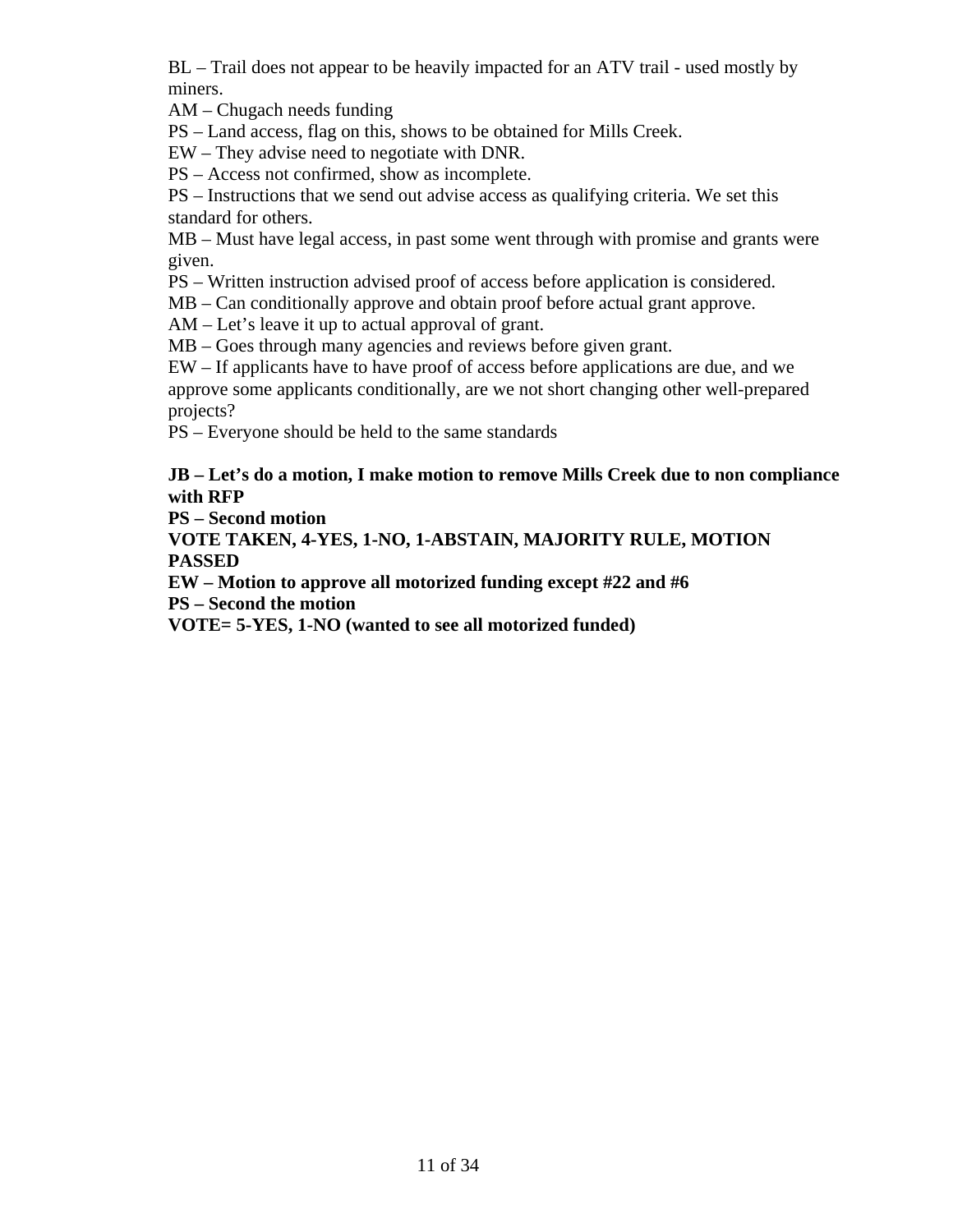### 7. **Isberg Recreation Area Trails: 100 mile Loop**

- **Fairbanks North Star Borough DPOR**
- $$50,000$  (requested) /  $$12,500$  (match) /  $$62,500$  (total)
- **DIVERSIFIED**
- 1,180 feet of trail to be reconstructed (100 miles of connectivity)
	- Trail hardening
	- 700' geo-block
	- 480' geo-fabric / turnpike
	- Erosion control
	- Installation of culverts
	- Brushing
- **Land Owners:** Fairbanks North Star Borough
- **PROS**
- Significant public support
- Good maps, photo-documentation, and good land documentation.
- Complete and well-organized application
- **CONS**
- Opposition has been received and the applicants are addressing the problem by hiring Design Alaska, Inc. to mitigate resource damage concerns from motorbikes.

**Project Description:** The FNSB will rehabilitate the most critical sections of existing trail within a one mile section of the 100 Mile Loop Trail located within the Isberg Rec Area. On this section of the trail, the tread will be hardened to allow for year-round recreational access through an area which is currently impassible due to severe rutting.

#### **ORTAB Comments:**

PS - Conflict of Interest- this project is from the department that I work for.

- JB Has decent wages and hours.
- AM Great application.
- JB Does not use any youth (not a big issue).
- EW Excellent application, should be used as a model for others.
- JB Davis/Bacon wages.

#### **SB – Motion to fund all DIVERSIFIED except Moose Range (#20).**

#### **JB – Second the motion.**

**VOTE WAS UNANIMOUS**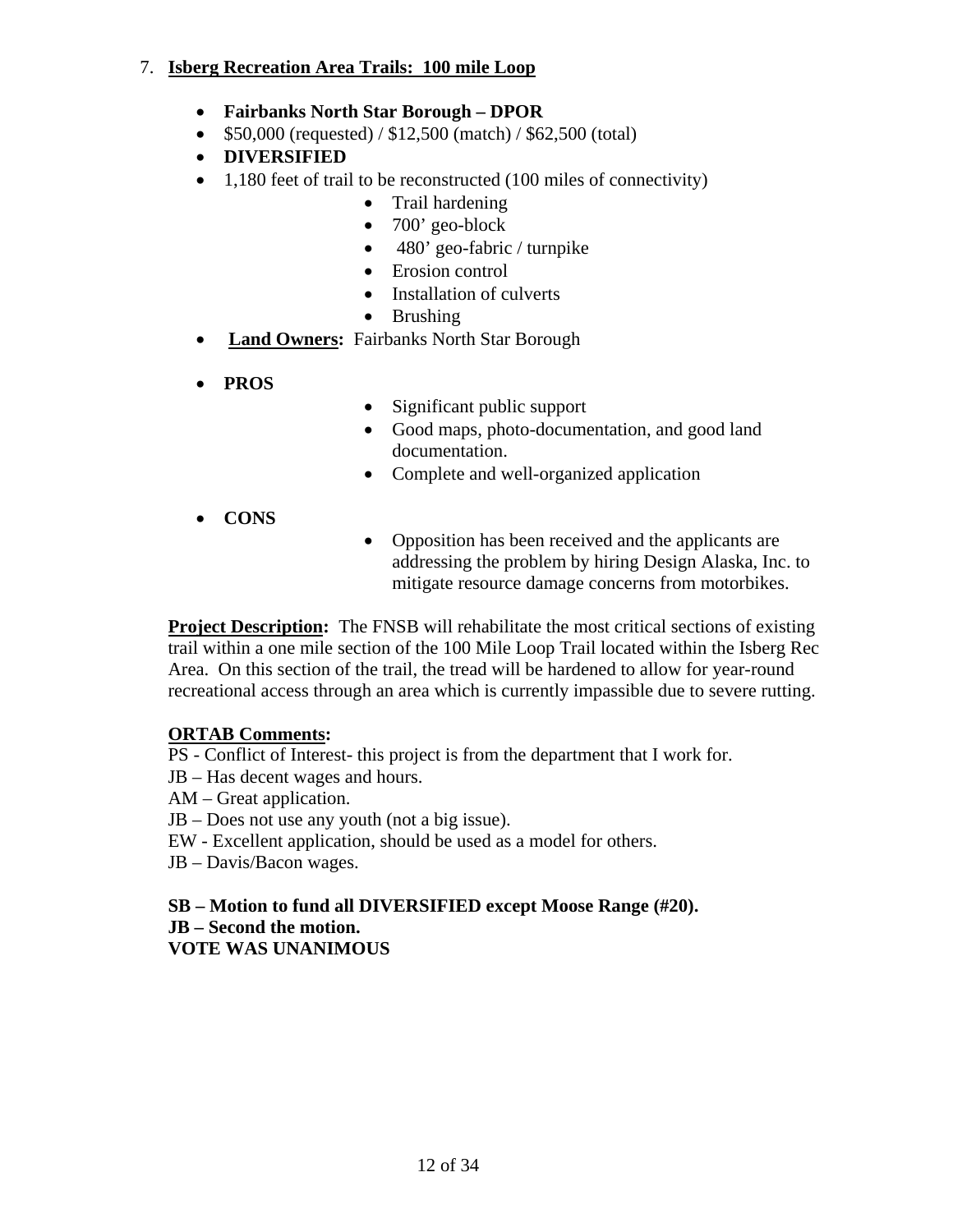### **8. Hillside Single-Track Project (Phase II)**

- **Alaska Trails, Inc.**
- \$50,000 (requested) / \$22,393 (match) / \$72,393 (total)
- **Non-Motorized (Diverse)**
- Approx. 8 miles of new trail to be constructed
- Individual trails to be constructed in loops
- Will connect Far North Bicentennial Park and Chugach State Park trail systems
- Phase I is funded by the ATI (\$91,571)
- Land Owners: Municipality of Anchorage / 30 yrs
- **PROS**
- a. Trail will be built to International Mountain Bike Association Standards (IMBA)
- b. Strong public support / significant cash donations (\$22,393)
- c. AK Trails, Inc. will bring in renowned trail specialists
- d. Appears to be well-planned and well-received by public and local businesses
- **CONS**
- a. Extensive project, good potential for hitting trouble spots and slowed production
- b. Potential user numbers not mentioned, but appears to have very strong public support.
- c. With size of project, could provide some accommodation for individuals w/ disabilities

**Project Description:** Alaska Trails and Single-Track Advocates will plan, design, and construct approximately 8 miles of single-track trails in the northeastern and southeastern areas of Far North Bicentennial Park (FNBP). This project will provide Anchorage's first system of soft-surface, narrow trails sustainably built for mountain bikes and foot traffic to meet the need of users who enjoy the recreation opportunities provided by trails that retain more of the natural characteristics of the landscape.

### **ORTAB Comments:**

PS - Hard time with the maps, they're illegible. The budget explanation for the trail builder contract is lacking. Questions about the construction of the trail.

AM - SAGA; money better spent in other areas.

SB - Well written. Questions about the budget.

EW - Lots of effort towards design and planning. The grant administrators assure that things are on the up and up.

 $JB - Motion to fund both #25 & #8$ 

EW – Second the motion

MB – Have some additional grant money available that has to be delegated in the amount of \$17,000

SB – Everything above #8 qualified and funded

BL – Yes, but we are \$50,000 over

EW – Give \$50,000 to #25 and give the \$17,000 to # 8

JB – I have made a motion we need to vote on

SB – Vote now # 8 give \$50,000

5 votes total, Andy abstained

BL – Need \$3,000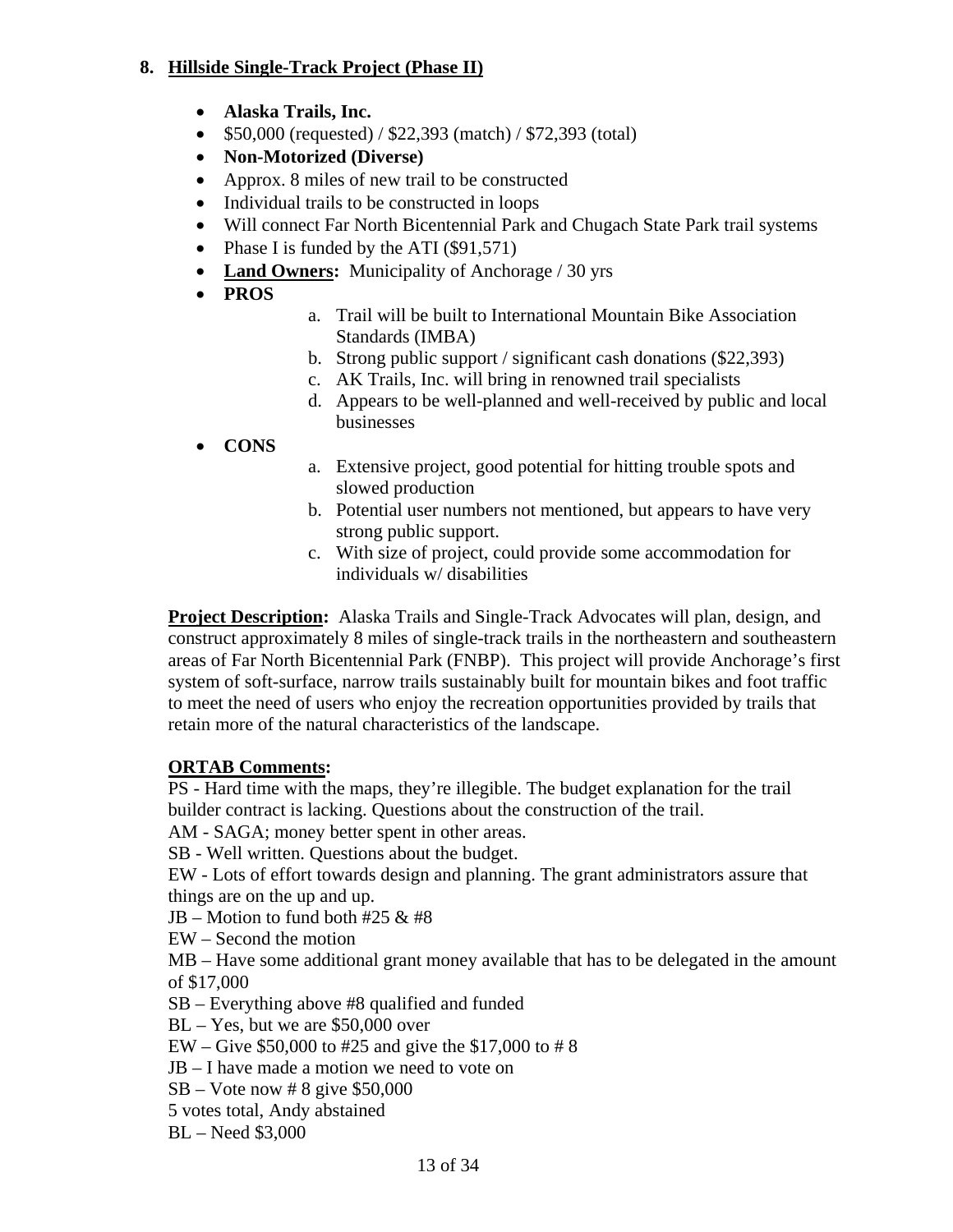MB – We can use old money for the deficit balance of \$3,000.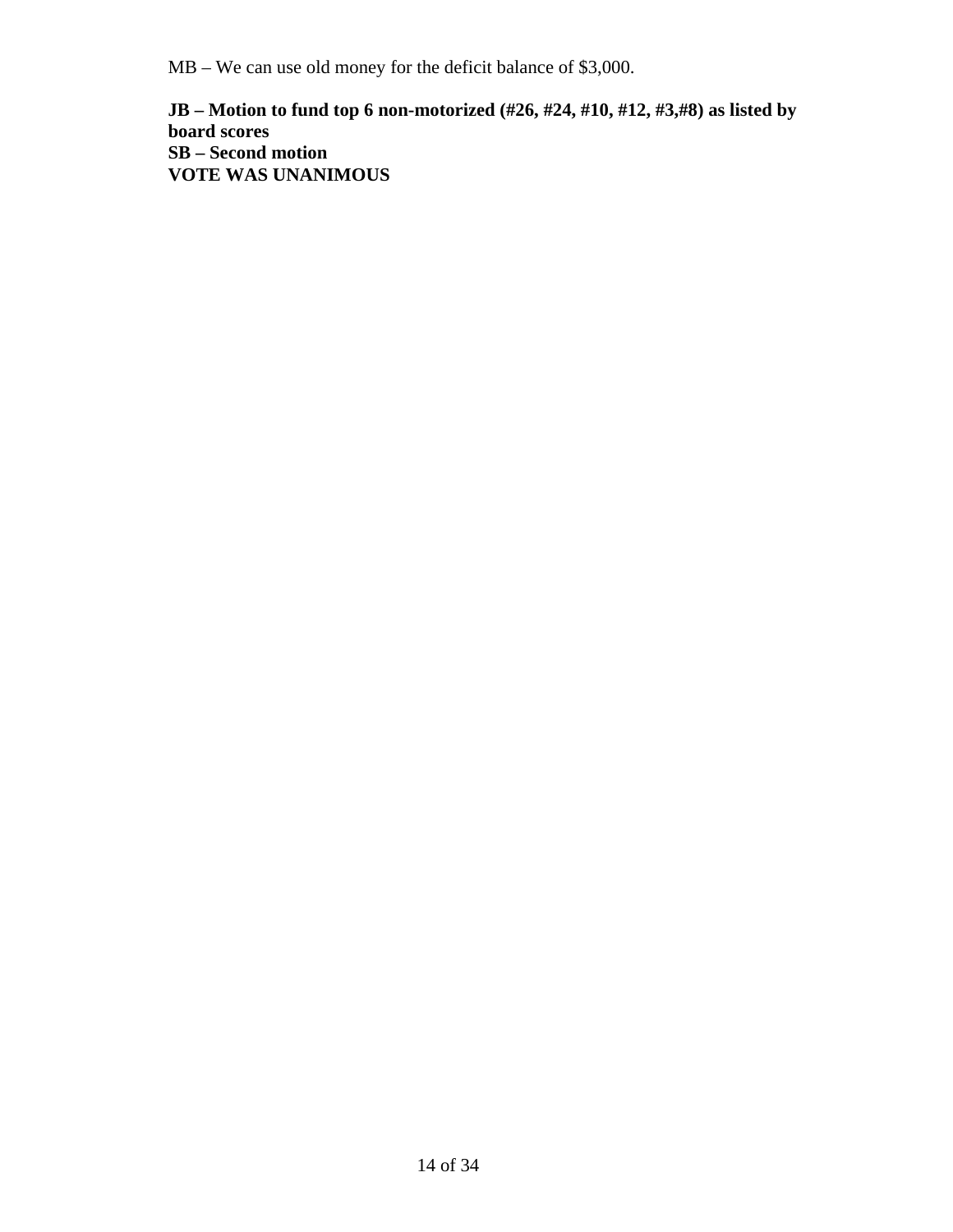### **9. Stiles Creek Trail Hardening**

- **Alaska State Parks**
- $$49,438$  (requested) /  $$60,633$  (match) /  $$110,071$  (total)
- **MOTORIZED**
- 4 miles of **new** trail to be constructed (affecting 15mi of interconnecting trail in the summer and 80mi trail in the winter)
- 1 mile of **existing** trail to be constructed
- Focus will be to move low-lying boggy trail up to higher, more sustainable ground
- Areas of steeply graded trail will be rerouted to areas that will provide sustainable grades
- **Land Owners**: State of Alaska / Chena River State Rec. Area / 45 yrs
- **PROS**
- a. Significant State match \$49,438 / \$60,633
- b. Considerable resource damage is occurring, as shown in application photos – trail improvements are obviously needed
- c. Comparable trail work has been completed in the northern region before, and with good results – experienced personnel

### • **CONS**

- a. Obvious discontent from the public on the degradation that occurs from poorly maintained / aligned motorized trails
- b. Only one purchase quote was included in application
- c. No numbers on amount of trail use. Currently implementing trail counters.

**Project Description:** This project will contract for a trail dozer to construct 4 miles of new trail rerouted from boggy lowlands to higher sustainable ground using today's best trail maintenance practices. The first 1 mile of trail from the trailhead at 31.6 will be hardened using fractured rock and gravel.

#### **ORTAB Comments:**

- AM Sweet one
- SB Good information
- JB 4 miles for \$50,000
- SB Margaret, is cost shown on these realistic
- MB ATV trails are expensive, do not even blink at \$50,000 for ATV trail
- SB Maintenance free for long time

#### **EW – Motion to approve all MOTORIZED funding except #22 and #6 PS – Second the motion**

**VOTE= 5-YES, 1-NO (wanted to see all motorized funded)**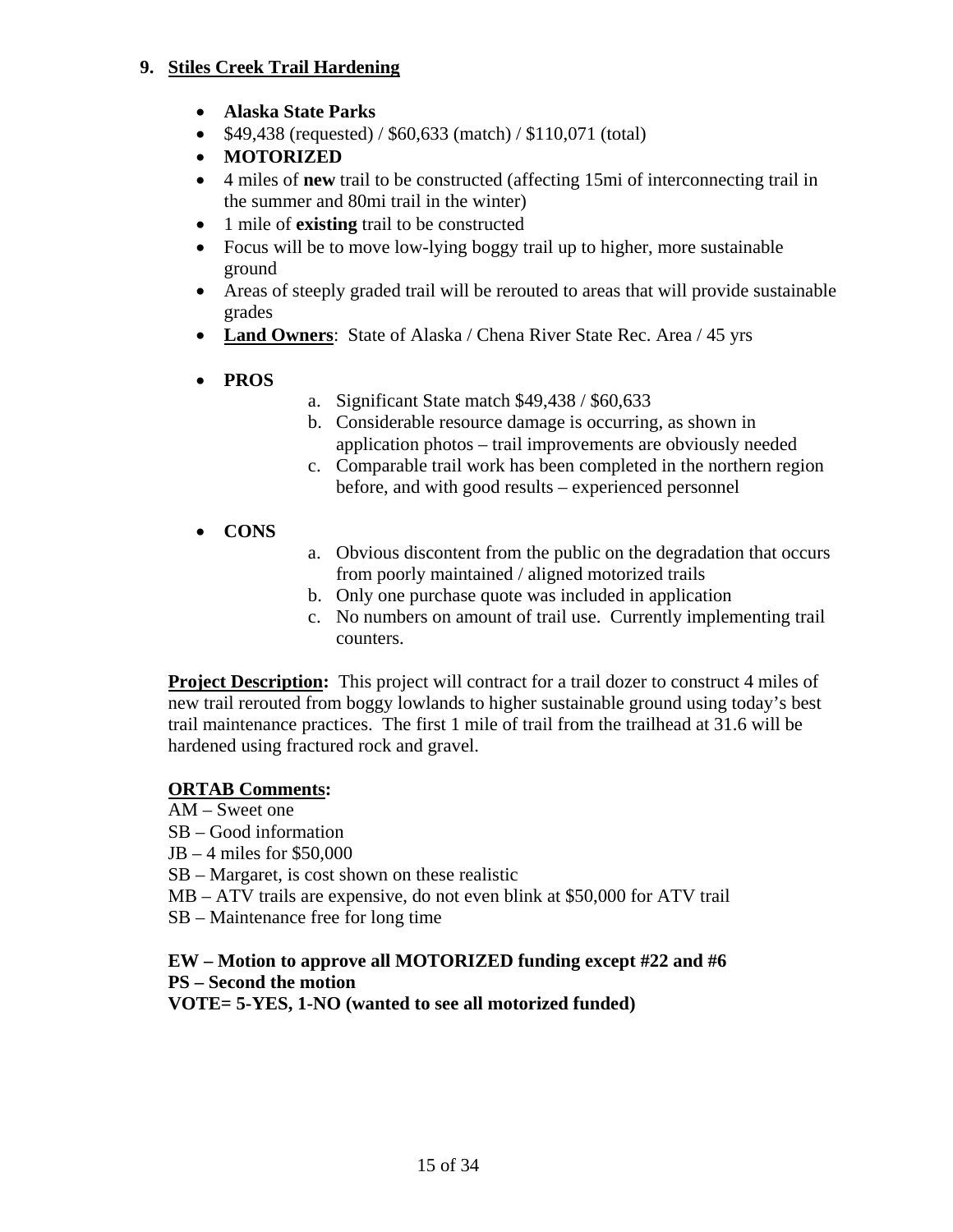#### 10. **Upper Dewey Lake Outhouse**

- **Municipality of Skagway**
- $$24,305.80$  (requested) /  $$6,154.85$  (match) /  $$30,460.65$  (total)
- **NON-MOTORIZED (Diverse)**
- Applicant seeks to replace two outhouses on the along the Upper Dewey Lake trail – waste from current facilities is leaching into nearby water source
- **Land Owners:** Municipality of Skagway
- **PROS**
- a. Dewey Lakes Recreation Area is covered under the Skagway Municipality land management plan
- b. People are so repulsed by current facilities that they relieve themselves in the area of the outhouses, and not within them. A human waste issue is getting out of control. This project would mitigate the waste issue.
- c. Heavy visitation necessitates a greater need for new outhouse facilities.
- d. Applicant has a strong grant history.
- **CONS**
- a. No provision of 3 bids for the outhouse. However, b/c this is a specialized item – three quotes may be difficult to secure.

**Project Description:** Funding will go towards the replacement of two dilapidated outhouses, with one custom vaulted backcountry outhouse. The replacement of the two outhouses will eliminate a human waste issue and drastically reduce long-term maintenance costs.

### **ORTAB Comments:**

AM - No special use permits; employee use only; Will the helicopter drive up the expense?

JB - No money from the cruise industry.

JK - Are they removing the old outhouses?

AM - Skagway municipal code; don't want mass usage on the trail.

JK - There's no letter from the helicopter company saying that they'll donate services. Score needs to be corrected from 82 to 92. Bill corrected it.

AM - Problem, \$18 for site pumping, \$30 to rotate barrels (state rate \$18.77, volunteer donated rate, per Steve Neel)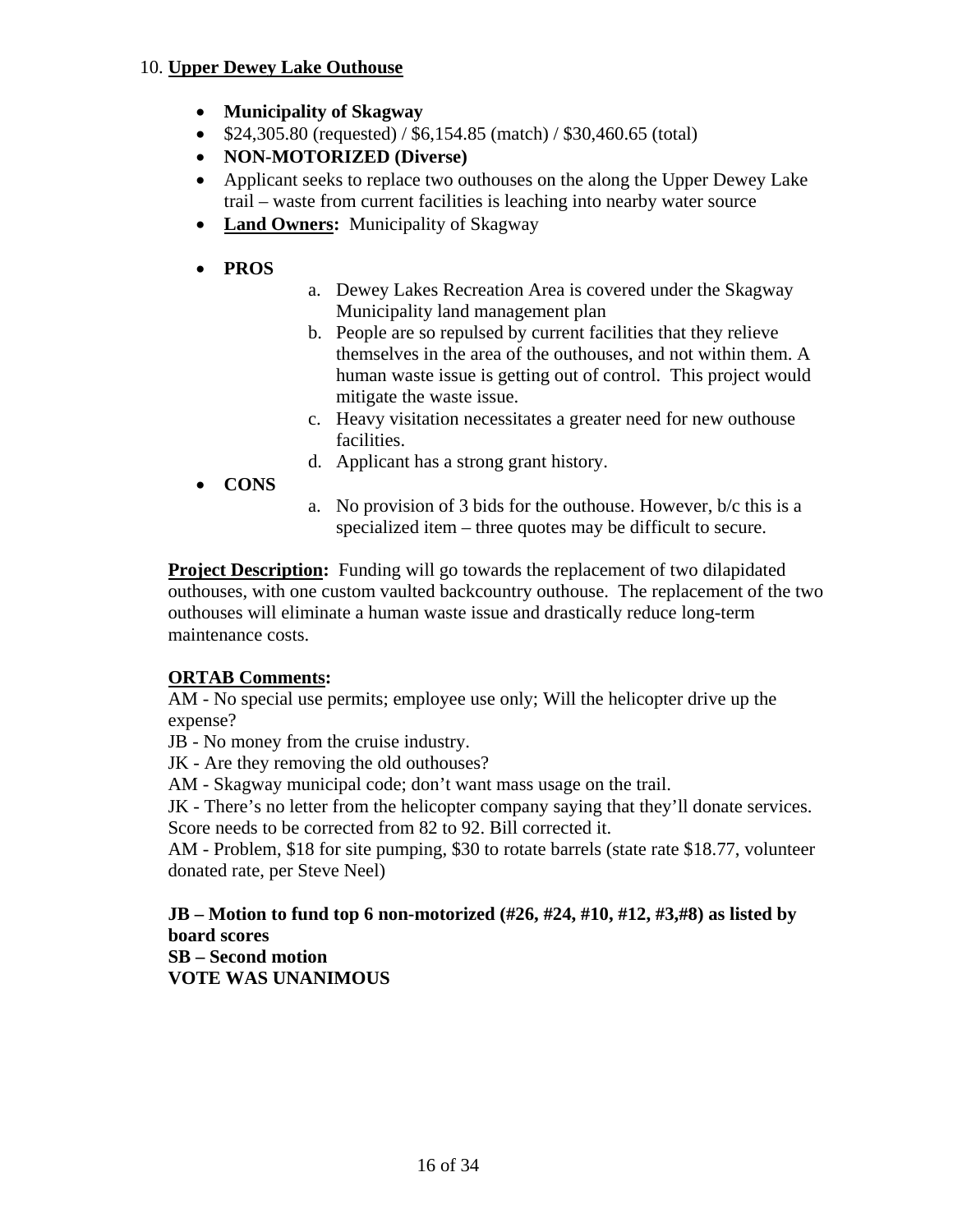- **Hollis Community Council**
- \$6,000 (requested) / \$1,200 (match) / \$7,200 (total)
- **NON-MOTORIZED**
- Proposal is to develop planning for the new construction of a 3/4 mile foot-trail
- **PROS**
- **CONS**
- a. No detailed description that verifies what is to be done with the funds or where the match will come from
- b. No detail of where trail is going to be constructed
- c. Applicant did not address all of the threshold questions
- d. Incomplete application

**Project Description**: The applicant proposes a recreational boardwalk / foot trail from the Harris River footbridge, downstream to a scenic waterfall area. The trail will be approximately ¾ of a mile in length, composed of a combination of boardwalk and trail, and will be moderate in grade. The project includes a proposed covered picnic / rest area near the trailhead, with restroom facilities and parking areas. Phase I of this project, which is what this application is for, is for plan development that can be submitted for future grants.

### **ORTAB Comments:**

BL - This project is ineligible. Deficient in a number of areas. Will work with applicant in the future to improve application.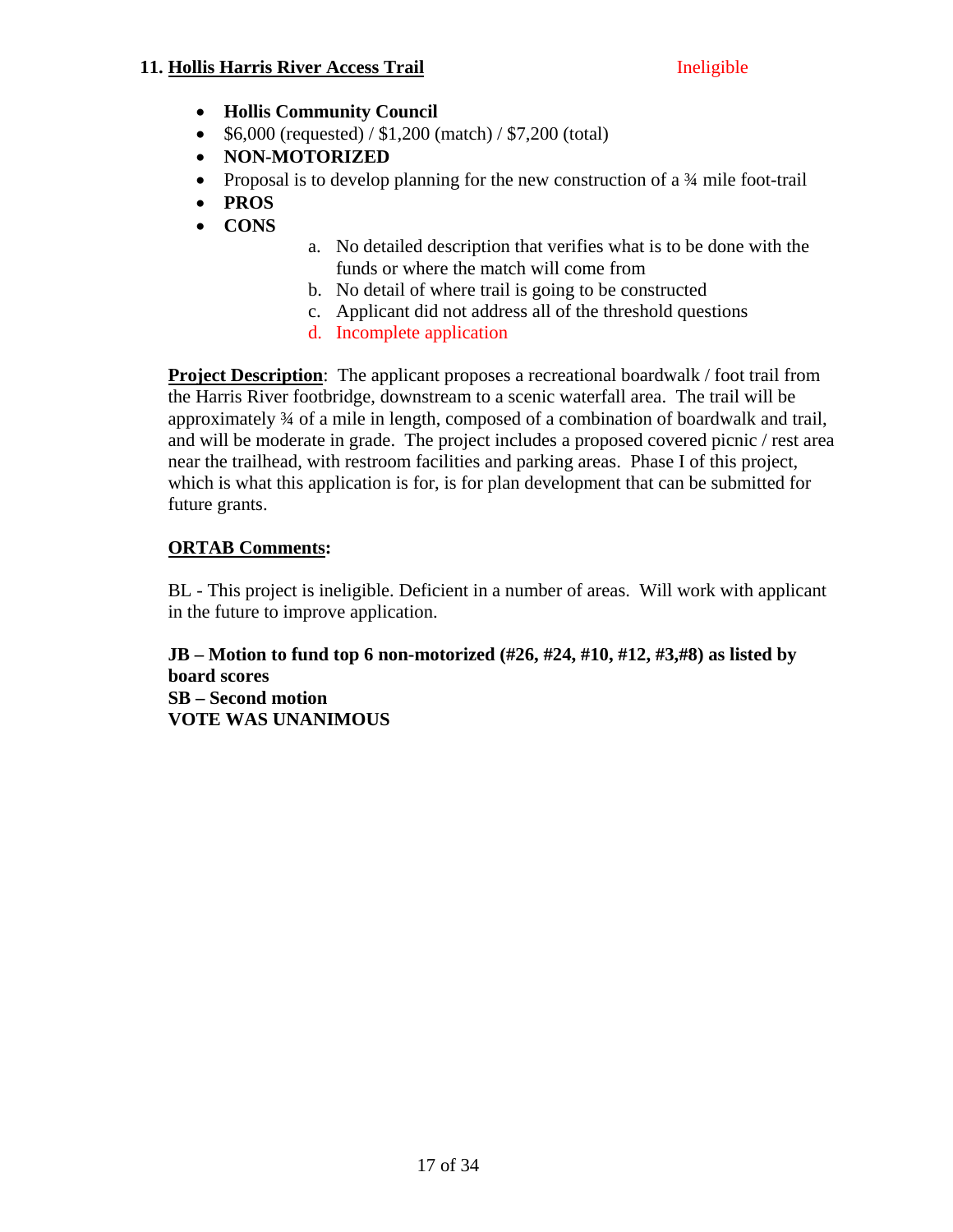### **12. Cordova Breakwater Trail**

- **Copper River Watershed Project**
- **\$33,134 (requested) / \$27,277 (match) / \$57,698 (total)**
- **NON-MOTORIZED**
- **.**20 miles of new trail to be constructed with a 50' x 50' trailhead
- **Land Owners:** City of Cordova / 10 yrs

### • **PROS**

- a. Significant community support
- b. Project is included in the Cordova Waterfront Master Plan and the Recreation Commission Master Plan
- c. Program puts local youth to work
- **CONS**
- a. Has been funded in the past for same dollar amount and only 200' of trail were completed

**Project Description:** The Copper River Watershed Project proposes to add to Cordova's recreational and tourist attractions by completing construction of the Cordova Breakwater trail. This community walking trail is located between two striking vistas, with an expansive view south to the Gulf of Alaska and north to the Chugach Mountains. Trail Construction will greatly improve the safety of an area that is already heavily used, and affords high quality birding, photography, and in-town recreational use.

### **ORTAB Comments:**

JK - How did they progress with the original project?

BL - Was opposed to the project at first, but after speaking to them, changed his mind. Grant reporting should be watched. There was some misunderstanding in the past.

EW - Weigh factor from past projects.

AM - Grass roots effort; gill net; project might be gone in a year or two; worthy project. SB - Gill net should have a good life.

MC - Do we weight anything for liability? Concerns about people falling off of the trail. AM - Should consider the safety of users; Recommend boardwalk with railings. ORTAB supports it.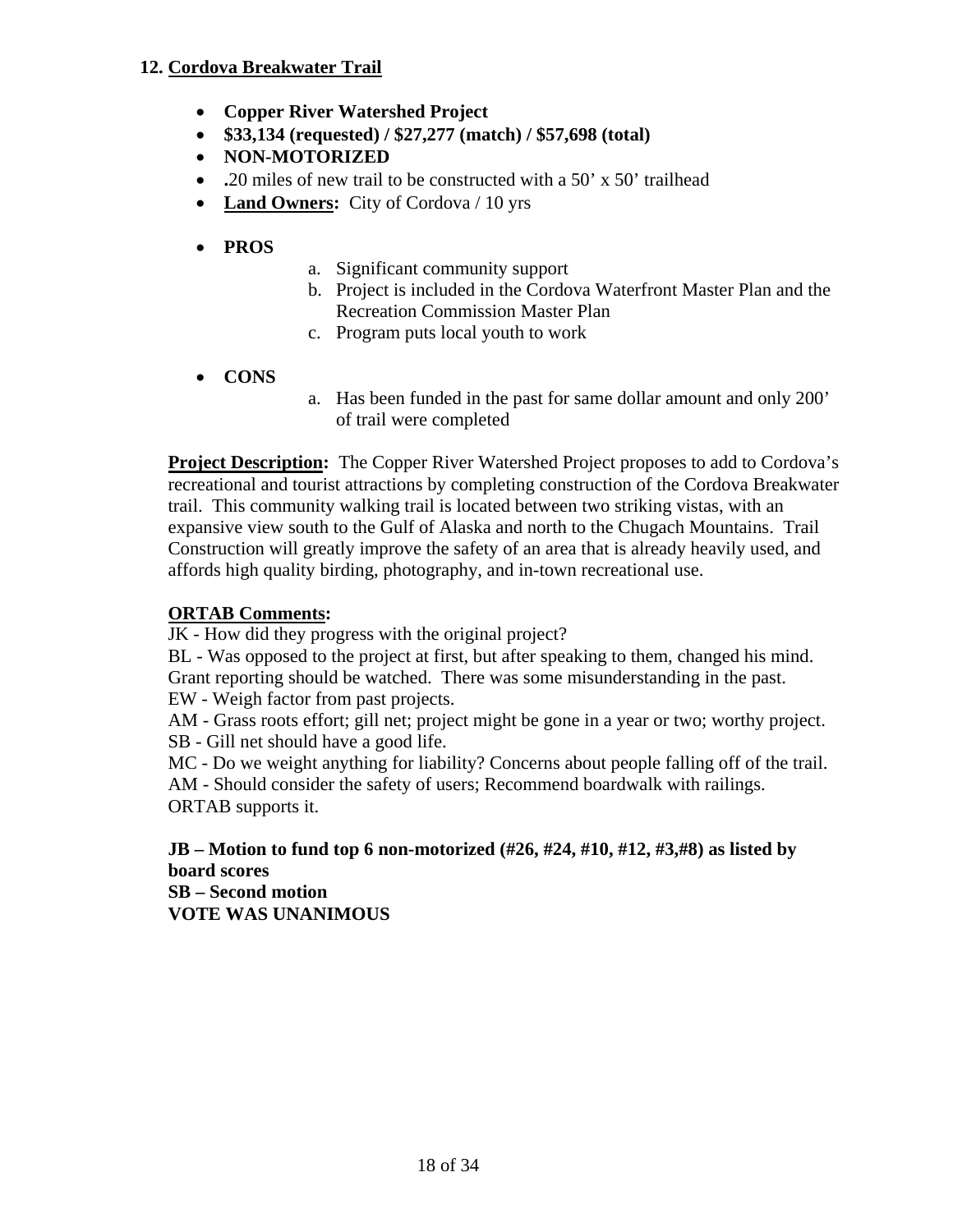### 13. **Chugach State Park Maintenance**

- **Anchorage Snowmobile Club**
- \$20,310 (requested) / \$19,008 (match) / \$39,138 (total)
- **DIVERSIFIED**
- Proposal is for maintenance of 3 SP trails over the course of 2 yrs (30 miles of trail)
	- a. The Eklutna Lake Side Trail
	- b. Penguin Creek Trail
	- c. The Upper-Huffman Snowmobile Corridor
- Maintenance will include:
	- a. The clearing of deadfall
	- b. Brushing of trail corridors
- **Land Owners:** State of Alaska Chugach State Park
- **PROS**
- a. Strong public support / numerous letters
- b. I have personally received phone calls about the overgrowth on the Penguin trail – sounds as though it needs maintenance.
- c. Strong grant history and reliable trails organization.
- d. Well-written application first / only application with 3 bids!
- e. Significant match and personal investment.
- **CONS**
- a. Not sure that we want to advocate steady maintenance of Cow-Parsnip and Devil's Club. Typically, heavy, woody overgrowth should be addressed. Alder thickets are more justifiable.

**Project Description:** This project will include the clearing and maintenance of the Eklutna Lakeside trail, the Upper Huffman snowmobile corridor, and the Penguin Creek trail at Bird. Using a rough cut mower, brush cutters and chainsaws (purchased through this grant) the above trails will receive maintenance for a two-year period.

### **ORTAB Comments:**

AM - Keep coming back for money, keep wanting chainsaws, like to know where they store and use them.

BL – Equipment is stored at the Chugach State Park maintenance shop; they have a good relationship with staff – highly regarded.

SB - Should have an explanation for why they need a large brush cutter, no vicinity map BL – Concern about Devil's Club and Parsnip and the maintenance on this. Typically only want to brush woody plants.

AM - Cutting cow parsnip can be caustic to skin.

#### **SB – Motion to fund all DIVERSIFIED except Moose Range (#20) JB – Second the motion VOTE WAS UNANIMOUS**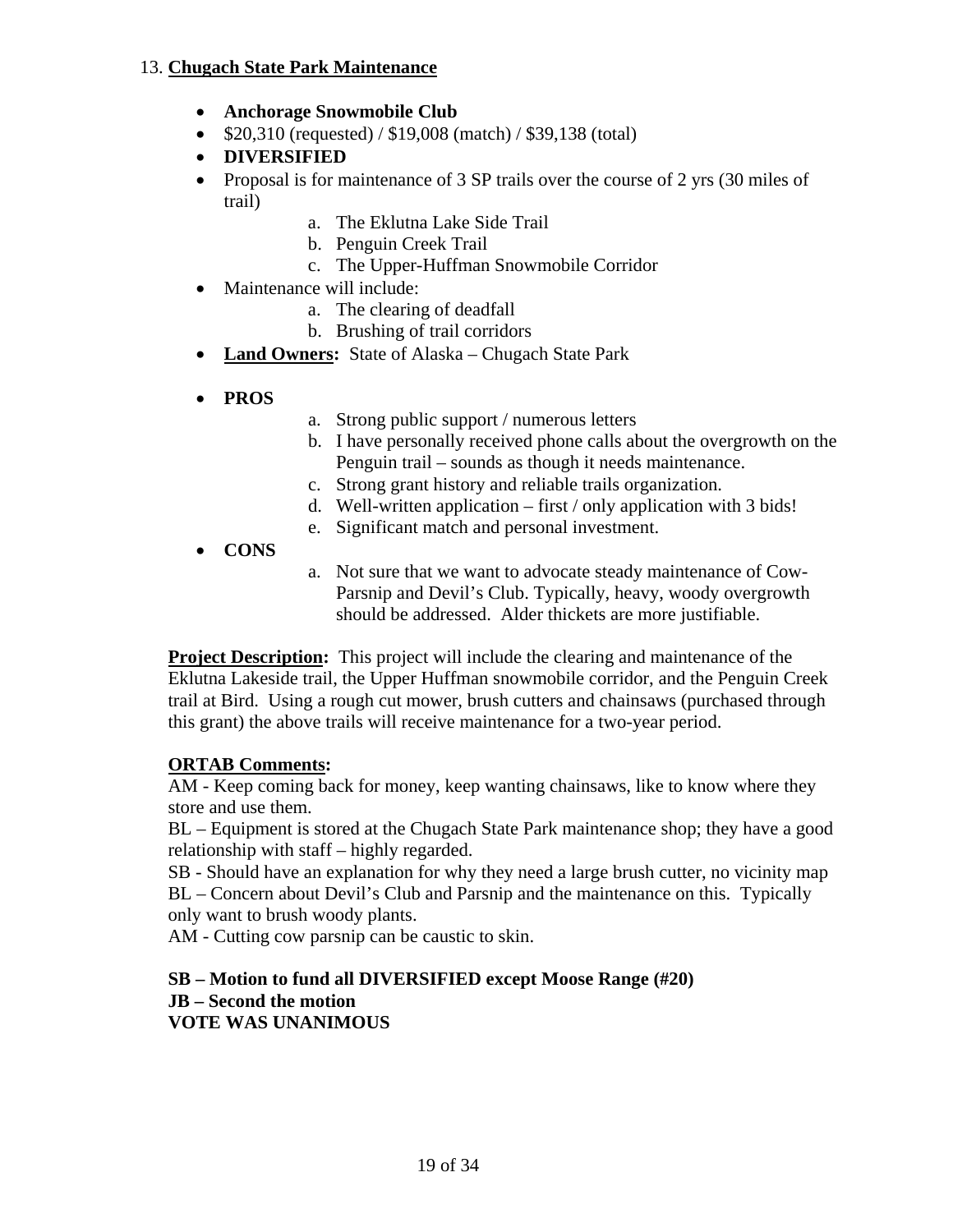### **14. Chicken and Redshirt Lake**

- **Alaska State Parks**
- $$18,314.96$  (requested) /  $$41,284.25$  (match) /  $$59,599.24$  (total)
- **DIVERSIFIED**
- 9.5 miles of trail to be maintained and signed (affecting 24 miles of interconnecting trail)
- 2.5 miles of new trail to be constructed
- **Land Owners:** State of Alaska Nancy Lakes State Rec. Area

### • **PROS**

- a. Significant match
- b. Substantial seasonal use need for improved trail conditions
- c. Numerous letters of support
- **CONS**
- a. Applicant could be more descriptive on improvements that need to be made to trails and trail structures

**Project Description:** This recently re-opened multi-use trail needs 1) extensive trail work, 2) two bridges, 3) 500 feet of boardwalk, 4) several drainage structures, 5) filling/reconstruct several standing water sections with geo-block, corduroy, geo-textiles or fill per BMP (Best Management Practices), 6) signage at three trailheads.

### **ORTAB Comments:**

- PS Trail specific, drawings missing, budget has an error-total is wrong.
- BL Needs to be more descriptive on where and why
- AM Yes, need more information on project
- SB Huge match

# **SB – Motion to fund all DIVERSIFIED except Moose Range (#20) JB – Second the motion**

**VOTE WAS UNANIMOUS**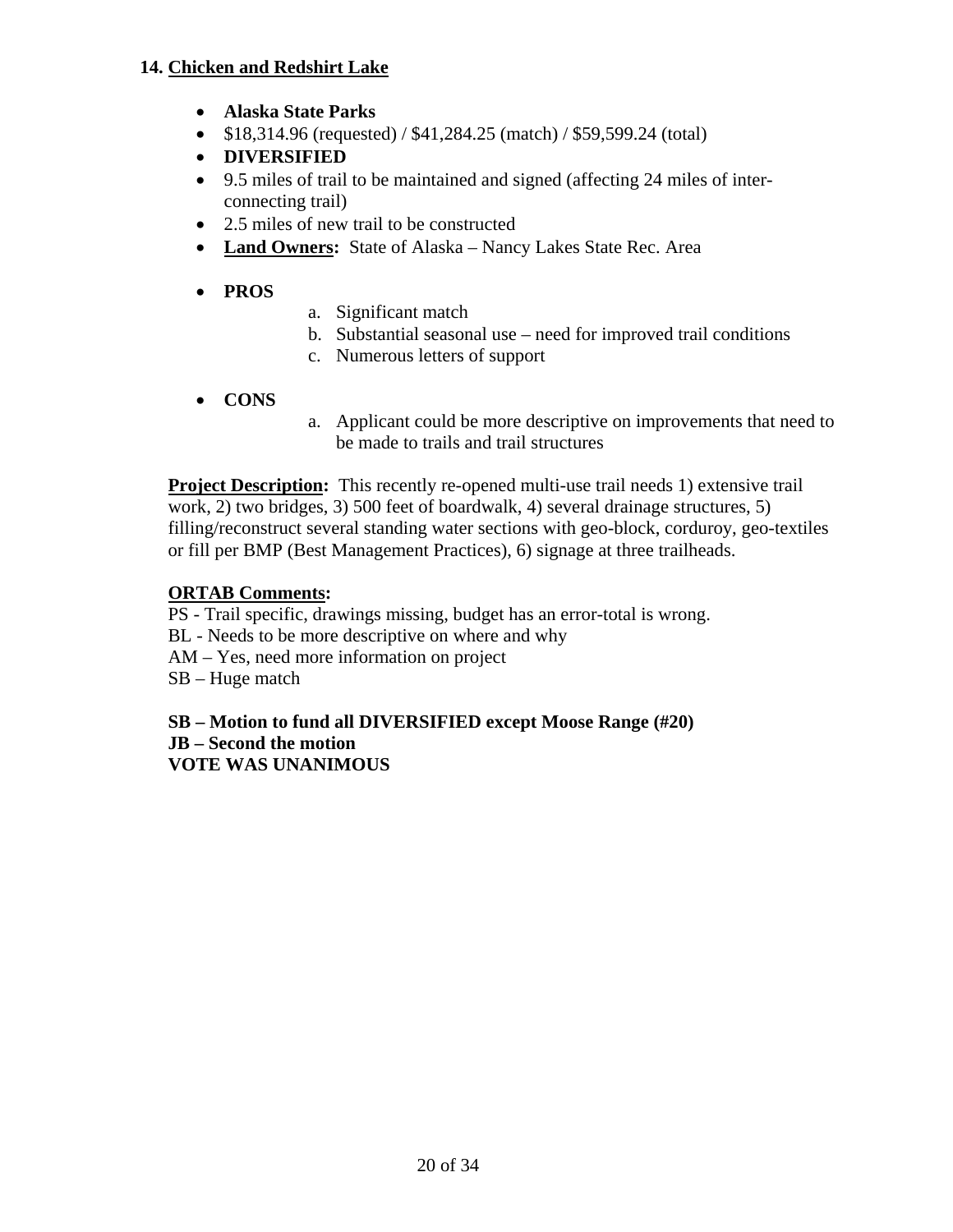- **Alaska State Parks**
- $$36,200 / $23,091 = $59,291$
- **NON-MOTORIZED (Diverse)**
- 0.35 miles of new trail to be constructed (affects 8 miles of inter-connecting trail)
- 0.40 miles of trail to be reconstructed
- **Land Owners: State of Alaska Chilkat State Park**
- **PROS**
- a. The most popular trail in Haines and in great need of numerous repairs
- **CONS**
- a. Applicant could have put more effort into the application.
	- i. Minimally detailed timeline
	- ii. Only one letter of support
	- iii. No quotes provided / no detailed description of need for materials
- b. Trailhead funding was provided for the previous grant, but appears to have only been a band-aid for the situation
- c. Trail appears to be a money pit and in poor alignment

**Project Description:** This is a continuation of a project to widen, harden, provide maintenance and reroute sections of the 1.8 mile long Battery Point trail. This is the highest use trail in Haines and is currently little more than a footpath.

#### **ORTAB Comments:**

PS – Lacks a good description for trails, no map.

AM – Only \$10.00 per hour for crew.

- SB No letters.
- JB Less than 1 mile and 1 grand.
- SB Want a helicopter; no support for this.
- BL Funded in the past but I do not see it this time.

**JB – Motion to fund top 6 non-motorized (#26, #24, #10, #12, #3,#8) as listed by board scores SB – Second motion VOTE WAS UNANIMOUS** 

**This project was approved by ORTAB, but did not rate high enough to be funded.**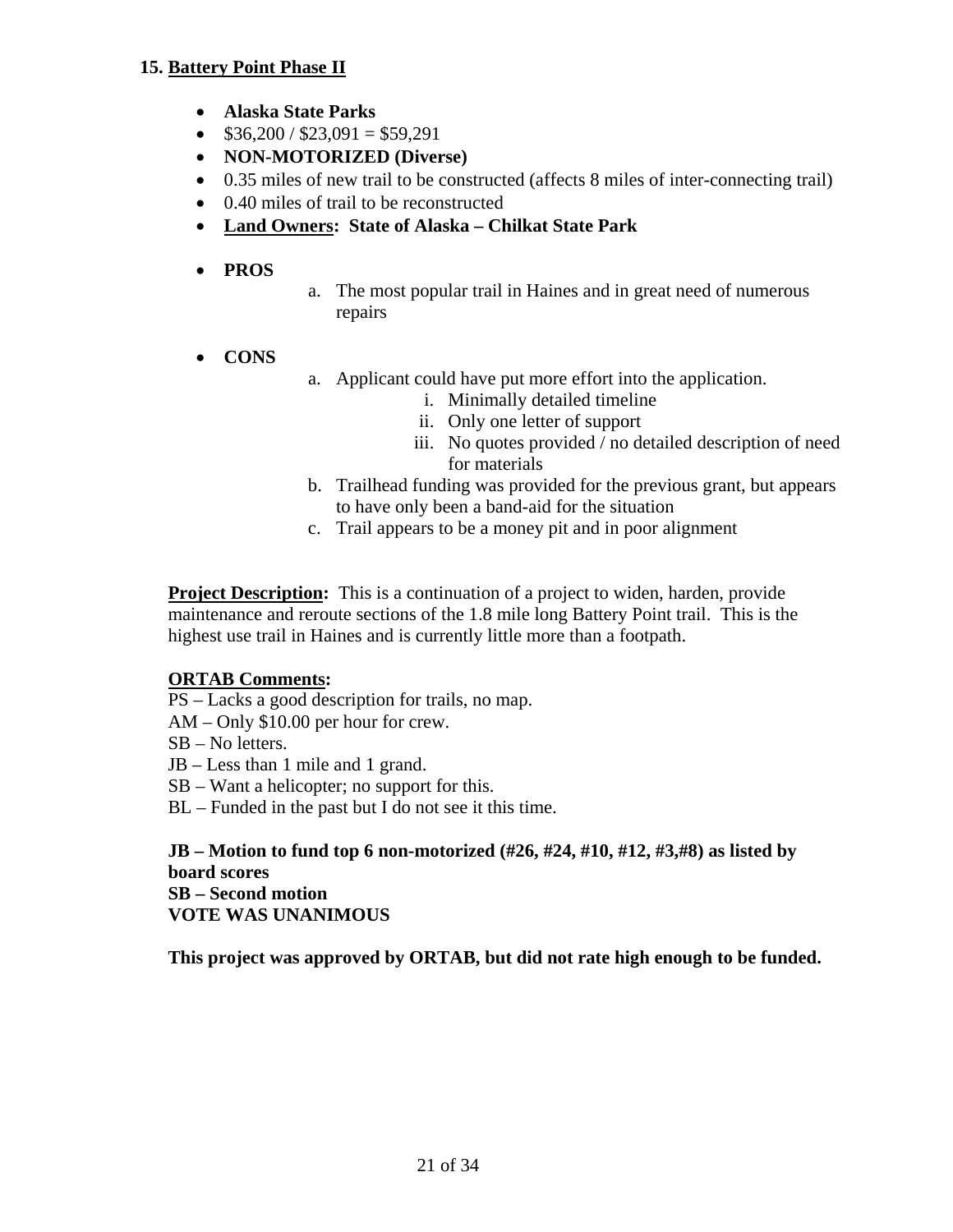### **16. Arctic Valley / South Ship Creek Trail**

- **Anchorage Ski Club**
- \$50,000 (requested) / \$20,000 (match) / \$70,000 (total)
- **NON-MOTORIZED (Diverse)**
- 4.5 miles of new trail to be planned and constructed
- 1 mile of trail to be reconstructed
- **Land Owners: Anchorage Ski Club (lease) and State of Alaska**

### • **PROS**

- a. Project is identified in SCORP one of CSP's top ten priorities
- b. Trail would provide a missing link
- c. Project will put youth organization to work

### • **CONS**

- a. Match is not clearly identified
- b. Budget is poorly described
- c. No quotes
- d. Only one letter of support.
- e. No detail on techniques and standards to be implemented on the trail design
- f. 4.5 miles of trail is a significant portion of trail to construct with hand crews in the timeframe given

**Project Description:** This project is the second phase of an effort by the Anchorage Ski Club to improve trail access in the Arctic Valley area for residents and visitors. The first phase constructed a segment of hardened, handicap accessible gravel trail from the Alpenglow Lodge and parking area to a hardened overlook above Ship Creek. This phase will identify, survey, plan, design and begin construction of the 4.5 mile segment of trail from the new overlook along the hillside north and east, contouring the hillside and connecting Hunter Pass overlooking the South Fork of Eagle River and rebuild and rehabilitate the existing trail that descends to the South Fork parking area.

### **ORTAB Comments:**

- JK Third of what they are asking for is planning. I feel this is excessive.
- PS I consider it incomplete.
- SB No vicinity map, no Public support.

**JB – Motion to fund top 6 non-motorized (#26, #24, #10, #12, #3,#8) as listed by board scores SB – Second motion VOTE WAS UNANIMOUS** 

**This project was approved by ORTAB, but did not rate high enough to be funded.**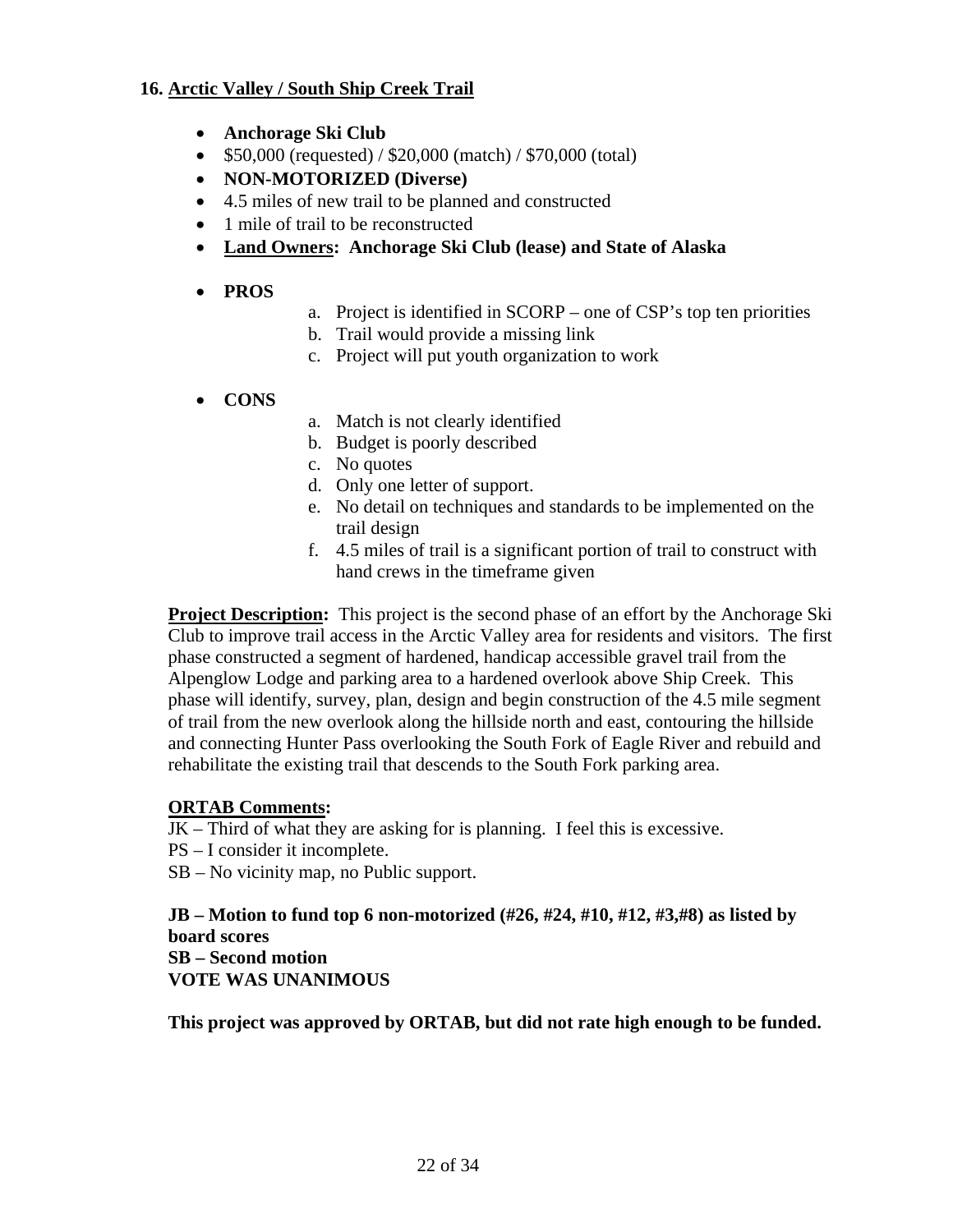- **Alaska State Parks**
- \$11,320 (requested) / \$30,150 (match) / \$41,470 (total)
- **DIVERSIFIED**
- 45 miles of trail to be maintained (affects 80 miles of interconnecting trail)
- 9 miles of trail to be reconstructed
- Work area will cover Lynx Lake Loop and East Red Shirt Lake Trail
- Crew Leader will be an Alaska Conservation Corps Crew Leader that will (typically) supervise unskilled college students
- **Land Owners:** State of Alaska Nancy Lake State Rec. Area
- **PROS**
- a. Significant match
- b. Position has been heavily utilized in the past  $(2005 \& 2007)$
- c. Well-supported by park staff and local trail organizations
- d. This would be a good position to have for other Recreation areas

### • **CONS**

- a. The volunteer trail crews were previously trained and lead by ranger staff. Hopefully the ACC member will be familiar and competent enough to manage the trails projects.
- b. Projects do not necessarily appear to be a priority, but necessary for continued maintenance needs.

**Project Description:** Funding is requested for a trail crew leader at Nancy Lake State Rec. Area to supervise a crew of volunteers. The applicant will match the grant funding over 70% by providing additional labor, supervision, transportation, and tools necessary to work on diversified recreation trails within the Nancy Lakes State Rec. Area. Project areas will include the Lynx Lake Loop and East Red Shirt Lake Trail.

### **ORTAB Comments:**

AM – I like this project, lots of volunteer labor.

JB – Have canoe trail.

AM – They are matching \$30,000 to our \$11,000.

MB – Chainsaws bought with previous grant money, can't use as match, they will meet their match but not with what they have listed.

EM – If can't get match do you (Margaret) ratchet them down

MB – Yes

SN – We give them a chance and if the match cannot be met, then they receive no grant. PS - Concerned funding this time, question what work the crew of people will be doing

(broad description), need detail on what will be accomplished at end of year.

### **SB – Motion to fund all DIVERSIFIED except Moose Range (#20)**

### **JB – Second the motion**

### **VOTE WAS UNANIMOUS**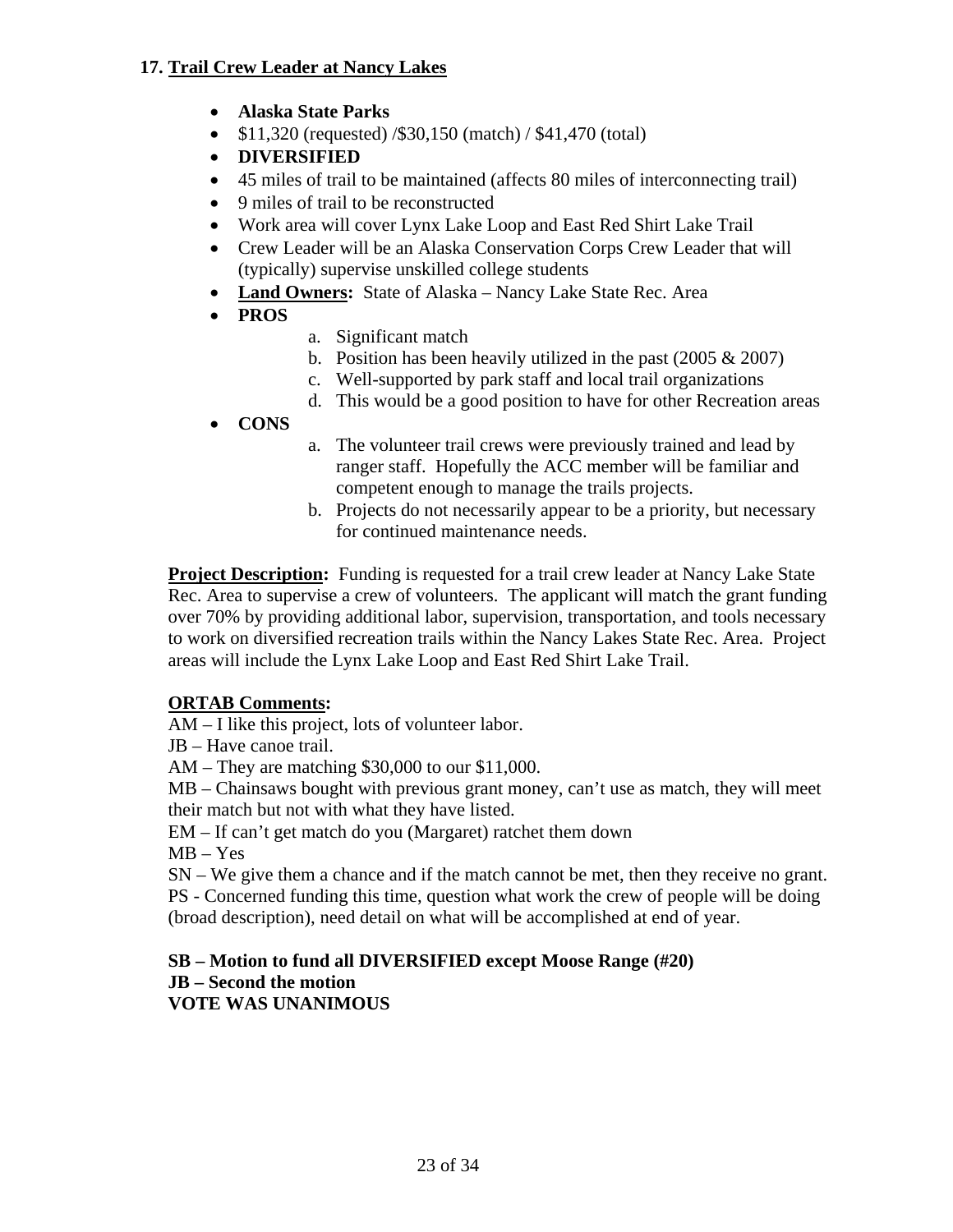- **Haines Borough**
- $$50,000$  (requested) /  $$16,664$  (match) /  $$66,667$  (total)
- **MOTORIZED**
- 70' bridge to be replaced on the Tsirko River (affecting 5.5 miles of interconnecting trail**)**
- **Land Owners:** State of Alaska Fish Habitat Permit has been issued

### • **PROS**

- a. Bridge provides essential winter access for local residents
- b. Has been maintained by local residents for the past 20+ years
- c. Strong public support to have the bridge replaced
- d. Safety concern for those who use it for access
- e. Bridge is identified under the Haines Comprehensive Management Plan and the DNR Northern Southeast Area Plan
- f. A Resolution of Support was included in the application
- **CONS**
- a. There is potential for the new bridge to be washed out as the old bridge was; however, the old bridge did last 20+ yrs
- b. Only one quote for new bridge, but it is a specialty item

**Project Description:** This project replaces a winter bridge spanning the Tsirko River at a strategic point on the Dalton Trail where a spur accesses recreational land and the residential community of Chilkat Lake. The cobbed bridge used and maintained for decades by resident volunteers broke into two pieces during the 2006-7 winter seasons. The proposed replacement bridge is manufactured aluminum with timbered approaches.

### **ORTAB Comments:**

JB – Question request for funds, bridge for 6 Home Owners, 21 weekend users, thought I saw a bridge on the map that could be used.

PS – I question this at first then I saw documents supporting recreation, Haines Borough contributes a significant amount to project.

SB- Where is bridge going? I could not determine from the map.

AM – I question the cost for project, not enough information in the application.

BL – Question: Steve, if you request 3 quotes, would you accept this application without 3 – considering that it is a specialty item?

SN – We accept what is within reason. We like 3 but if it is shown that an effort was made to get them and they could only get 2, then we would work with them - if they had canvassed all possibilities

SB – Snowmobile bridge? Maybe they should have applied for a snowmobile grant instead of this?

AM – Yes, primarily a snowmobile bridge, but can be utilized for other uses.

MC – Trail built before, any water quality issues?

BL – Permit from previous one, but would require new one before grant given.

#### **EW – Motion to approve all MOTORIZED funding except #22 and # 6 PS – Second the motion**

**VOTE= 5-YES, 1-NO (wanted to see all motorized funded)**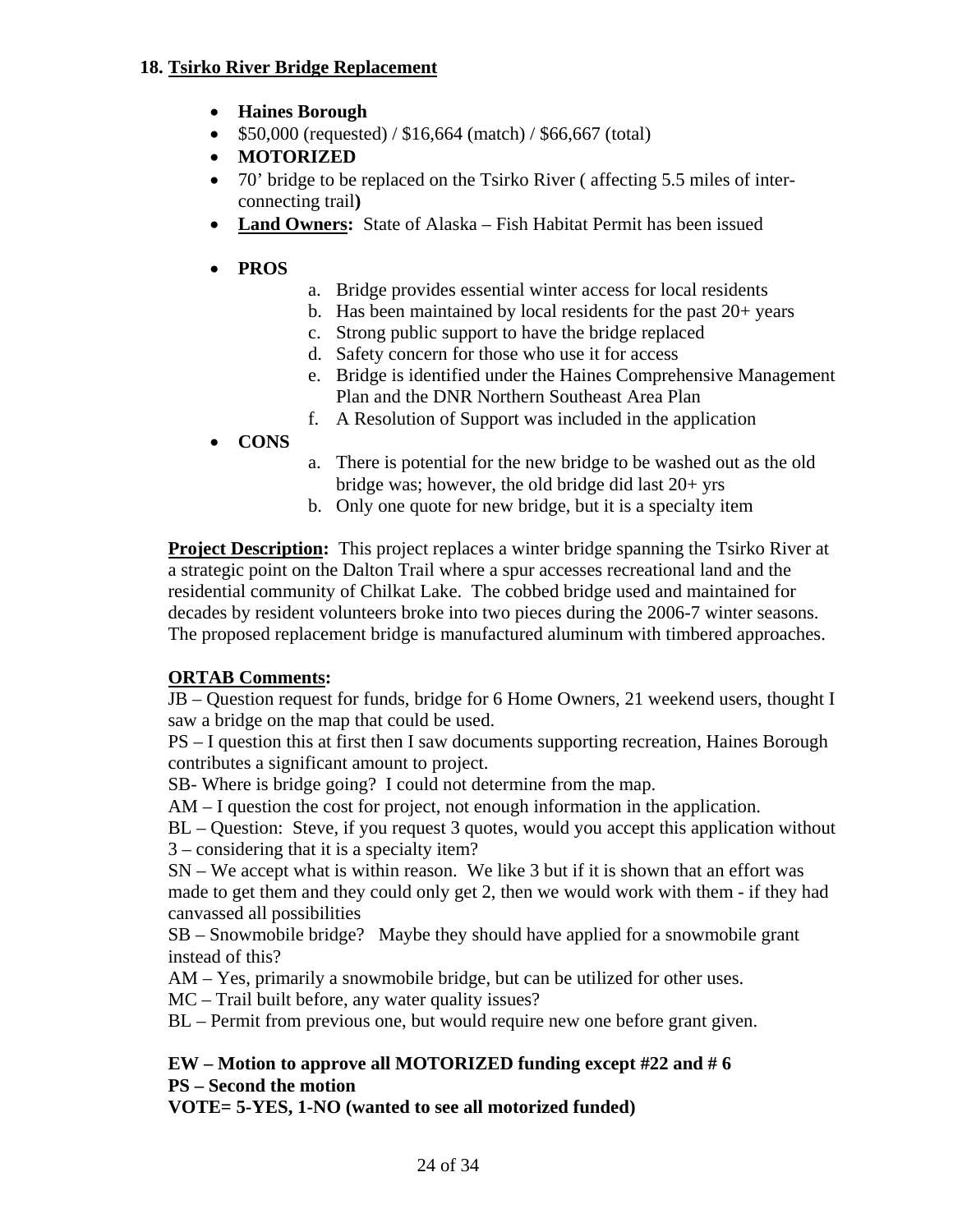- **Lake Louise Snowmachine Club**
- $$7,462$  (requested) /  $$1,693$  (match) /  $$9,155$  (total)
- **DIVERSIFIED**
- 10.6 miles of trail will be widened to a 16' corridor
- 1.3 miles of trail will be reconstructed
- Signs will be placed over 23 miles of trail
- **Land Owners:** Mat-Su Borough and State of Alaska
- **PROS**
- a. Addresses safety concern for the hazardous icefall area
- b. There is an increased need for adequate signage on all snowmobile trails
- c. Good grant history
- d. Seemingly high snowmobile trail use area 200 people / weekend

#### • **CONS**

- a. Dates for the upgrades on the trail are for the current application period; however, end date is 12/31/2009
- b. Not certain if the trail reroute will stay within the designated easement - maps are vague
- c. No proof of inclusion in local management plans
- d. Match is under 20% should be \$1865.50

**Project Description:** Funding will be used to widen the existing trail to 16 feet and upgrade signage of the Lake Louise to Tolsona trail from mile 0 at Lake Louise to mile 23 at Tolsona Lake. The trail needs to be widened to allow grooming with commercial grooming equipment and relocated to avoid a dangerous icefall area.

#### **ORTAB Comments:**

BL – There is an issue with the match on this one.

- PS Match not met
- SB Correct, match not met.

AM – Community effort is impressive, lots of work with disabled individuals. I know it is being done because I have seen it.

MB – If match is not met, we typically ask for new budget. If the applicant cannot meet then we will lower the grant amount to meet the available match.

- BL I think they could come through with the match.
- PS I agree on that.
- AM Recommend fund 50% of each project (#19 and #25), they both had match issues.
	- This comment was not agreed upon by the group.

#### **SB – Motion to fund all DIVERSIFIED except Moose Range (#20)**

#### **JB – Second the motion**

#### **VOTE WAS UNANIMOUS**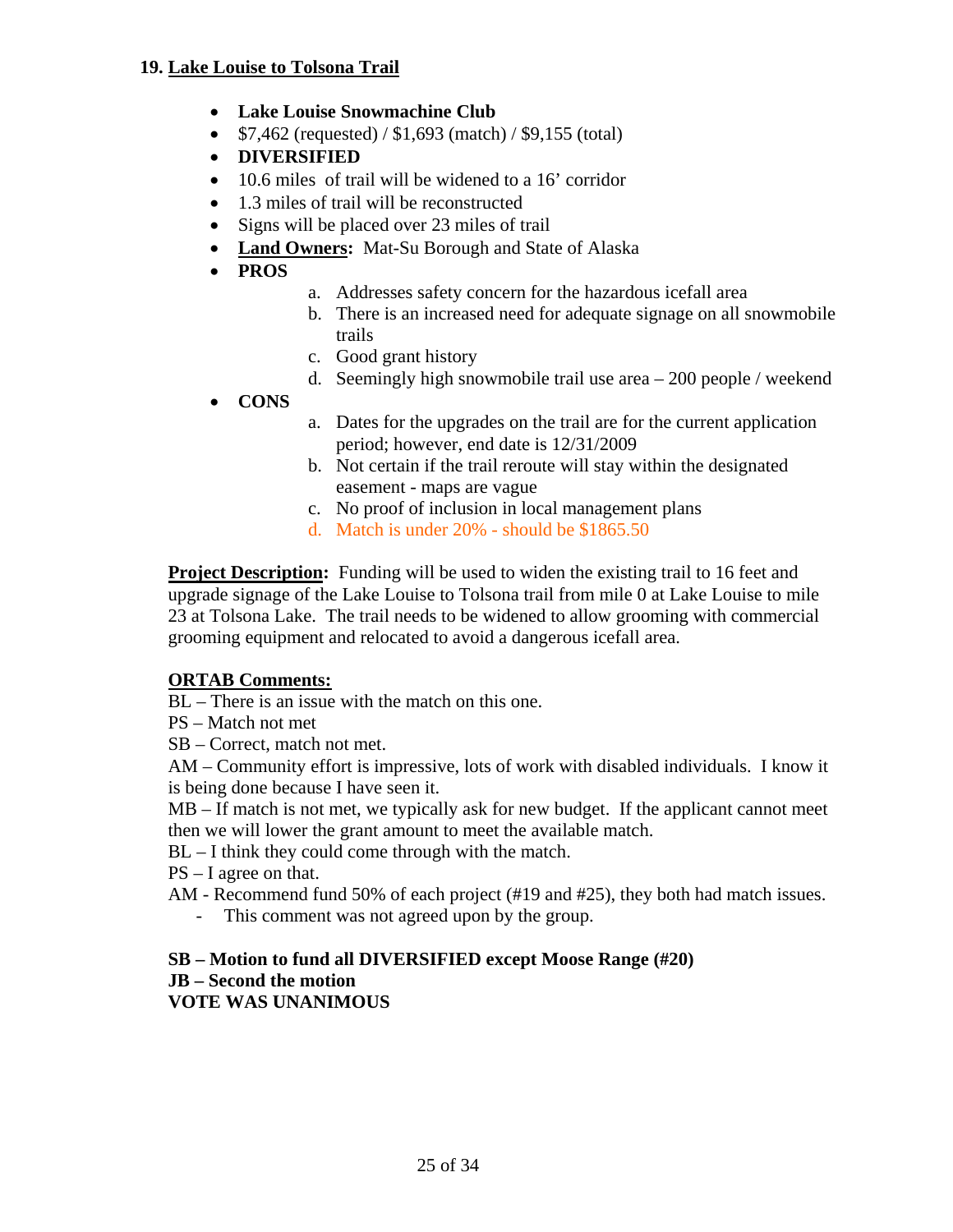- **Palmer Soil and Water Conservation District**
- $$27,128$  (requested) /  $$8,540$  (match) /  $$34,708$  (total)
- **DIVERSIFIED**
- 800ft of new trail to be constructed and signed (affecting 100 miles of interconnecting trail)
- Heavily impacted areas will be reinforced with Geo-block
- **Land Owners: State of Alaska**

### • **PROS**

- a. Heavily rutted areas of the trail will be hardened and improved, delineating trail braids
- b. The applicant currently has another grant to install a bridge to also improve trail conditions for the area
- c. Community involvement expected in the restoration of the trail
- **CONS**
- a. Some more land feature info. could have been provided, such as areas of maintenance needs, lengths, #'s, and types of structures to be implemented
- b. Extremely poor and lacking vicinity map
- c. SAR may take longer than the applicant anticipates ( with regard to timeline and purchase of materials) – anadromous streams are involved in project area

**Project Description**: Trail Hardening will take place using Geo-block and Polynet along 800 feet of trail. This are is severely damaged and in need of a stable surface. Revegetation will take place along the sides of the newly hardened trail using willow cuttings.

### **ORTAB Comments:**

PS – Process is ongoing for legal access.

JB – 800 feet for \$27,128 does not seem appropriate.

SB – Confusing budget, question if met match, different amounts in two different places, signs listed in budget but not in narrative. Where will the signage go?

BL – No legal access available yet; we decided earlier that if the applicants didn't have it, then they would not be eligible. A fairly good project, but will have to re-apply next year.

#### **SB – Motion to fund all DIVERSIFIED except Moose Range (#20) JB – Second the motion VOTE WAS UNANIMOUS**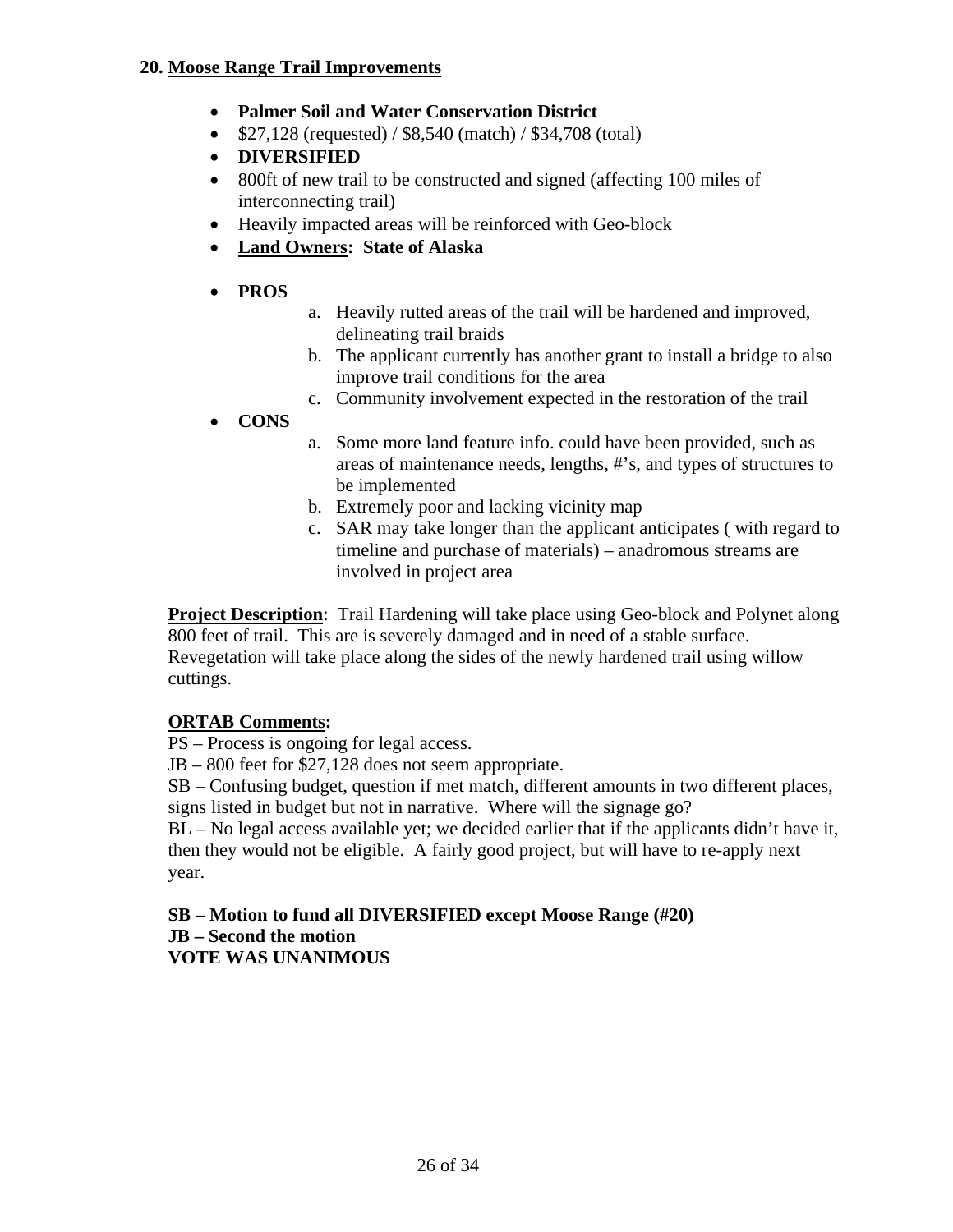### **21. Haessler-Norris Winter Trail Surveying**

- **Willow Trails Committee**
- \$13,990 (requested) / \$4,900 (match) / \$18,890 (total)
- **DIVERSIFIED**
- Approximately 100 miles of trail to be mapped (100+ miles of interconnecting trails to be affected)
- **Land Owners:** To be determined through implementation of this grant application / project
- **PROS**
- a. Acquiring a trail inventory will allow for a knowledge-base of what exists in this region – trail easements can then be legally acquired and reserved for public use.
- b. Strong community and local government support
- c. With the number of miles of trail and varying types of users, many groups could be positively benefit from improved easement dedication - this would be the first step in making that progress
- **CONS**
- a. **Only one quote from a surveyor provided; three quotes are required**.
- b. 100 miles of trail inventory in 6-7 days seems optimistic.
- c. With the wide range of areas to be covered, who is to say this surveyor will not be trespassing on lands while collecting the data?

**Project Description:** The purpose of this project is to have both the Haessler-Norris and Emil Stancec winter trail systems, both referenced in the Willow Area Trail Plan, to be surveyed with the State's minimum mapping standards. This survey will then be used in the near future to determine land status and start the easement designation/acquisition process for both trail systems.

### **ORTAB Comments:**

EW – Surveyor not competitive. Can they survey trails they do not have ownership on? SB - \$150 an hour for the surveyor and the surveyor has no equipment?

BL – I agree, charge is high for surveying but it seems they should have own equipment.

EW - Have a hard time with the mapping; I question 100 miles in less than a week. PS – Very optimistic timeline, data gathered that quick is marginally usable. It cannot be highly detailed. They also talk about mixed ownership of land and private parcels - no permission from anyone to do this?

NS – GPS track gathering began about 3 or 4 years ago. It is good to document established trails and record easements. The trails are well-groomed and in open country – could be easy to move faster. You can still get a good signal in denser areas, if going slow.

EW – Question to Grant Administrator: Do they need to get 3 bids for the surveyor? MB – If they do not use one employed by the Mat-Su Borough they have to get bids.

**SB – Motion to fund all DIVERSIFIED except Moose Range (#20) JB – Second the motion VOTE WAS UNANIMOUS**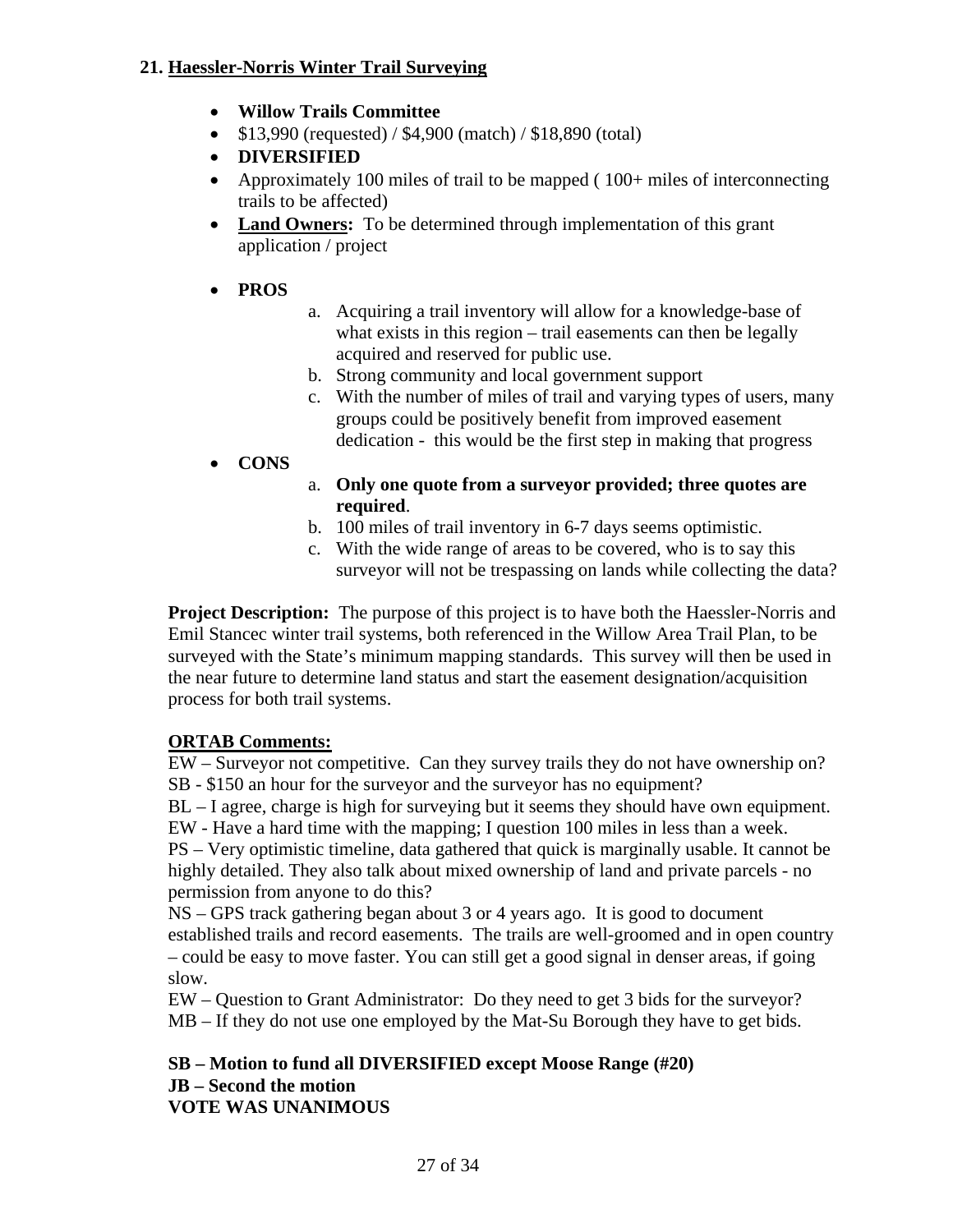- **Trapper Creek Glen Homeowners Association**
- $$33,000 / $17,325 = $50,325$
- **MOTORIZED (Diverse)**
- 2.5 Miles of trail to be maintained (affecting 8+ miles of interconnecting trail)
- 2.5 miles of trail to be constructed
- **Land Owners:** State of Alaska & Mat-Su Borough

# • **PROS**

- a. Project will improve areas that are receiving considerable resource damage from poorly aligned trail segments
- b. Strong Association participation
- c. Strong grant history
- d. Applicants appear to get things done

# • **CONS**

- a. Concern with where borrow-pits are being established
- b. Because trail is situated on section line easements, it is troubling to think that trails will be perpetually situated in poor alignment this is likely going to be a financial drain and a perpetual resource damage issue
- c. Where is the dozer being rented from for \$50/hr?
- d. Maps are somewhat difficult to understand

**Project Description:** This project will include the repair and improvement of approximately two and one-half miles of north-south trail, connecting the Trapper Creek Glen Mile 118 of the Parks Highway to Mile 120 of the Parks Highway and will provide access to families with recreational property in and near Trapper Creek Glenn subdivision by other dedicated right-of-ways within the subdivision. Proposed work will include boardwalks across existing muskeg, grading, and smoothing of rough, rutted sections of trail. Project includes purchase of equipment for use on this project, and for continued maintenance of recreational trails to and in the subdivision, as well as use for other recreational trail projects by other entities in the vicinity.

# **ORTAB Comments:**

JK – Users are all property owners; seems more like access use rather than recreation.

SB – I concur with mostly home owners use, rather than public; scored lower for this.

JB – Pretty exclusive use; dropping score to 86.

AM - This project has had previous funding. Trail ties into some snowmobile trails.

JK – The primary use for this trail is for access to private property.

EW – Fear of equipment ending up in someone back yard.

BL – Recreational trail as well as local use.

AM – Can we go back to an applicant if someone needs help and requests the use of the equipment for their project?

JK – A committed group but project should not be funded with recreational dollars.

EW – A core of people, not the public, want access to their cabins. I do not see as recreational use.

MC – Public use versus private funding, private won't levee public use.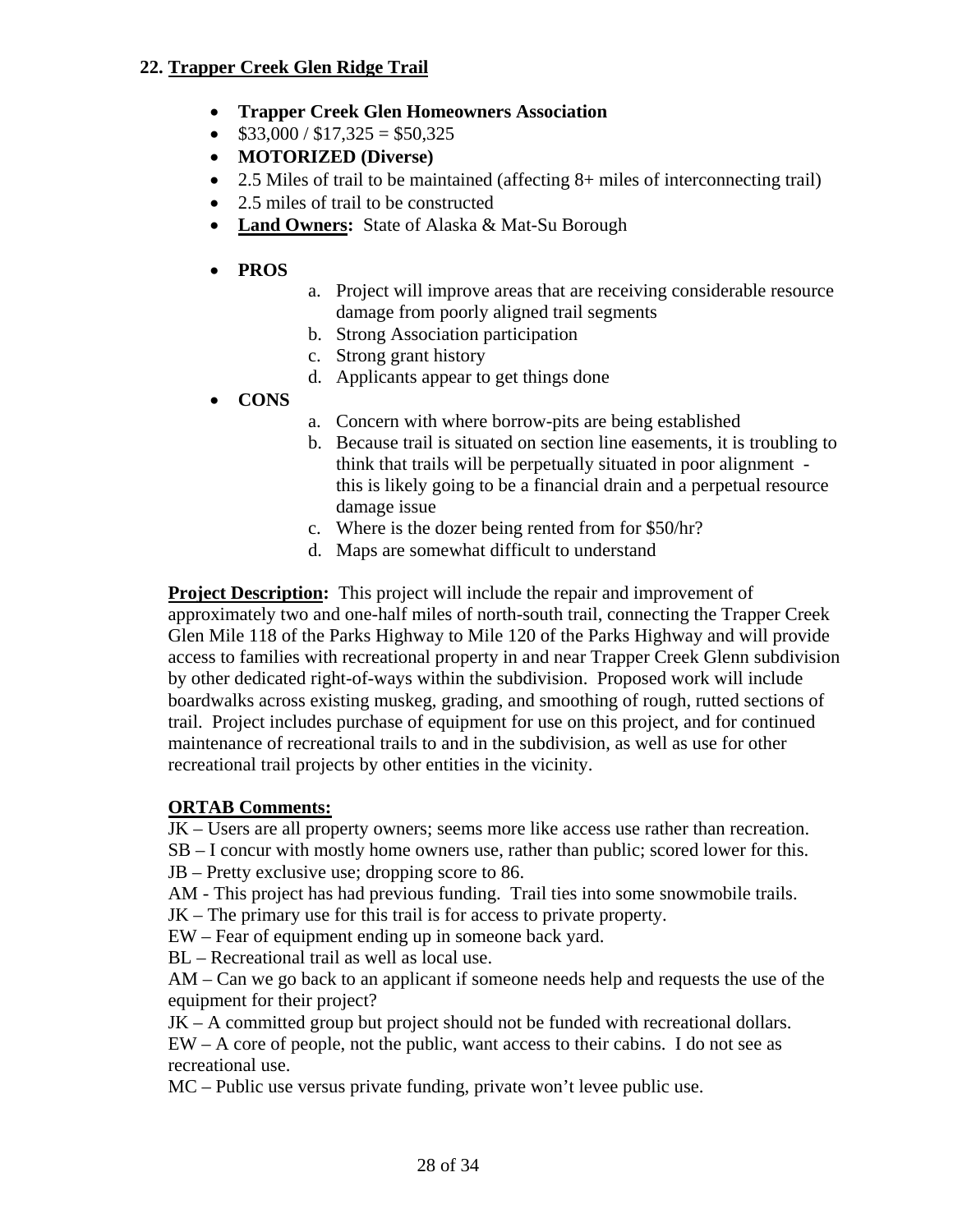EW – Home Owners Association spends money for maintenance; it looks like they want a reimbursement for it. Home owners should go to Borough and request help. The focus of this board is recreational not personal use.

EW – Improvement of road is for the Home Owner Association.

AM – Improvements made by them for other items such as boardwalks.

JB – If we approve this one, precedence will be set for other request of the same.

BL – Agree that this project can be a money pit. How can you say that it is not access to recreational cabins? No clear way to determine the primary use of the cabins.

PS – I do not feel that they did a good enough job proving that it is a recreational trail; dropping my score to 89.

BL – Lot of motivation, they are making an effort to show as recreational, let's take a vote.

EW – Need a motion to vote if the grant is eligible for funding.

PS – Need to voice our option.

NS – Question public/private access.

**JK – I make a motion this request is ineligible due to applicant has not provided adequate information to prove recreational use of trail.** 

**SB – Second motion** 

**VOTE TAKEN, 4-YES, 1-NO (Andy Morrison requested to be shown as felt it should be kept), 2-ABSTAIN, MAJORITY RULE, MOTION PASSED EW – Motion to approve all MOTORIZED funding except #22 and #6 PS – Second the motion** 

**VOTE= 5-YES, 1-NO (wanted to see all motorized funded)**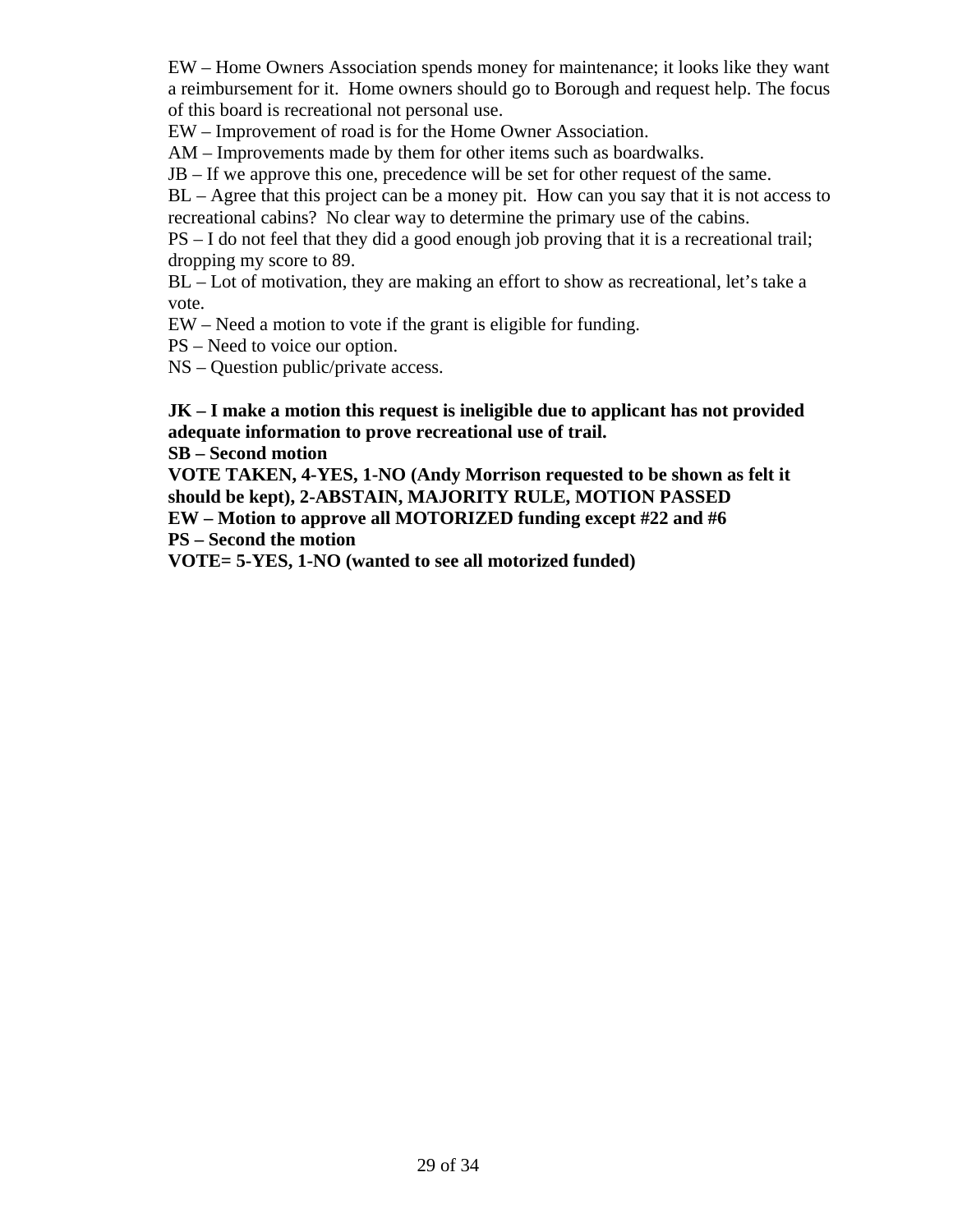#### **23. Forest Muskeg Trail Restoration**

- **Alaska State Parks**
- $$14,210$  (requested) /  $$11,337.50$  (match) /  $$25,547.50$  (total)
- **NON-MOTORIZED**
- **.**75 miles of trail to be maintained
- Fresh cap of gravel to be implemented and new coat of Weather-Seal on the boardwalk
- **Land Owners:** State of Alaska Alaska State Parks
- **PROS**
- a. Good effort to provide preventative maintenance before letting the trail fall into total disrepair
- b. **Applicant obviously wants to upkeep the ADA accessibility for the trail – few other applicants have advocated for ADA**
- c. One letter of support reinforces the need for repair and desire to keep it maintained as an ADA trail
- **CONS**
- a. Could have provided more info. on the maintenance needs
- b. The boardwalk appears to need sealant, but the gravel trail seems to be in fairly good condition.
- c. No map. No quotes. Thin application.

**Project Description:** The Forest and Muskeg trail is about .75 miles in length, starting in thick young growth alders, leading to large muskeg areas, and ending in a beautiful old growth Sitka Spruce forest. The level of difficulty is easy with its wide gravel and boardwalk trail and is highly valued by the elderly, persons walking carriages with children, and people with disabilities. The Forest and Muskeg trail has thinned out from erosion and the boardwalk is in desperate need of sealant to protect it from unforgiving Sitka weather.

### **ORTAB Comments:**

JB – ADA - I like that. Project has long term maintenance plan and lots of public use. PS – No maps

SB – No maps, wrong years, no bids for expensive items, no letters of support. AM – Like to see this ahead of Battery Point; worthy of approval and has lots of information about trail.

**JB – Motion to fund top 6 non-motorized (#26, #24, #10, #12, #3,#8) as listed by board scores SB – Second motion VOTE WAS UNANIMOUS** 

**This project was approved by ORTAB, but did not rate high enough to be funded.**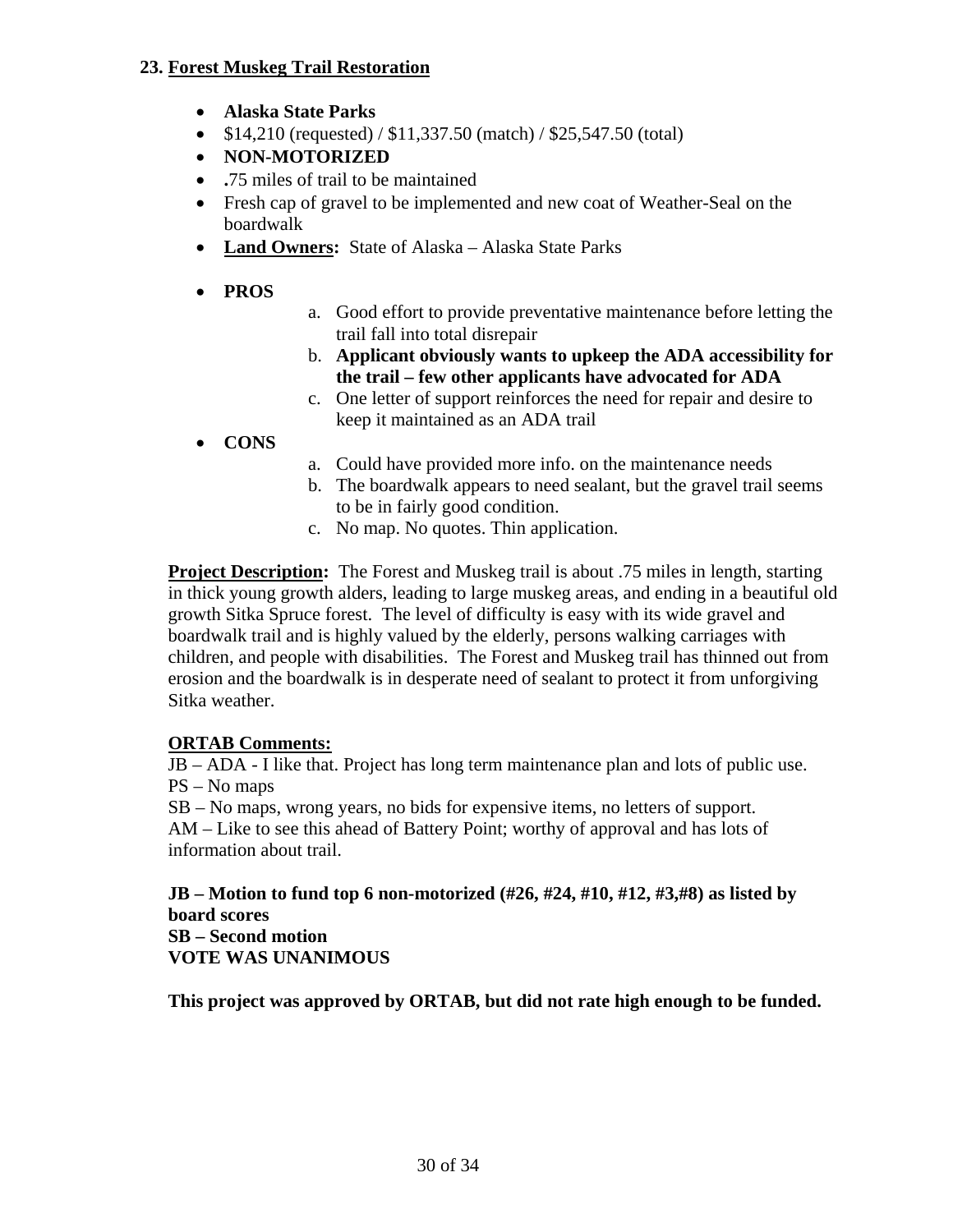- **City of Homer**
- $$50,000$  (requested) / \$109,000 (match) / \$159,000 (total)
- **NON-MOTORIZED (diversified)**
- 0.4 miles of new trail to be constructed and signed (affecting 4 miles of interconnecting trail)
- Trail will connect the West Hill residential area to the city of Homer
- 0.4 miles of trail to be maintained
- **Land Owners: City of Homer & (Private) August and Neline VanDyke**
- **PROS**
- a. Trail will be constructed to ADA standards
- b. A resolution of support was submitted Trail included in the City's Capital Improvement Plan – significant match
- c. Applicant shows strong grant history and well-prepared grant proposal: good maps, legal documentation, budget, etc.
- d. Professional contractors will design and construct the trail
- e. Strong support
- **CONS**
- a. Preliminary cost estimates provided for the construction materials, but will be refined when project is fully designed and sent out to bid.

**Project Description:** This project will construct the Reber Trail as a multi-use gravelsurfaced pathway connecting Fairview Avenue to Reber Road, providing non-motorized access from the lower elevations of Homer to the west hillside.

# **ORTAB Comments:**

AM - Great project, near school, connecting trail areas. BL - Well organized.

**JB – Motion to fund top 6 non-motorized (#26, #24, #10, #12, #3,#8) as listed by board scores SB – Second motion** 

**VOTE WAS UNANIMOUS**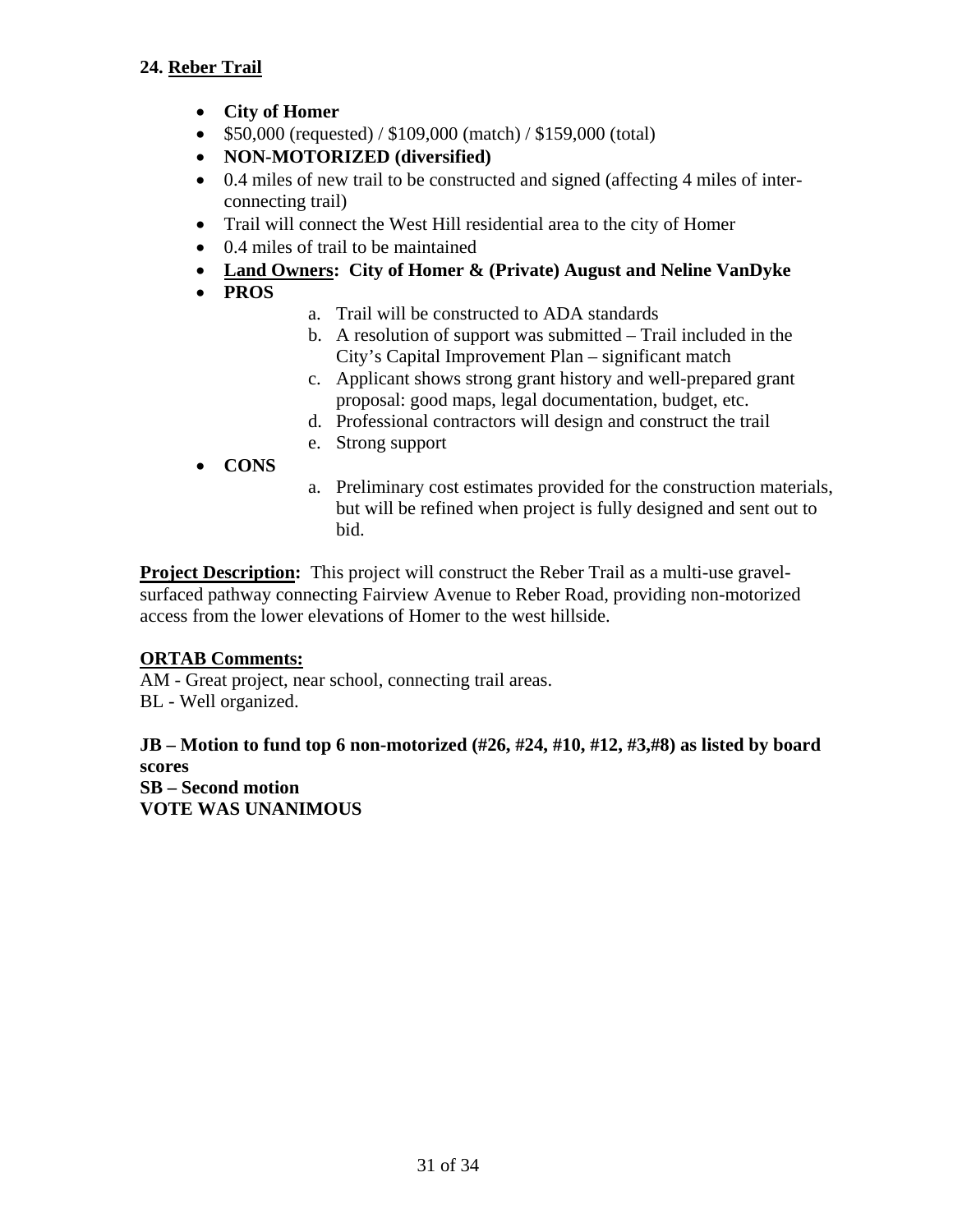### **25. Reconstruction of Independence Mill Trail**

- **Alaska State Parks**
- \$50,000 (requested) / \$10,010 (match) / \$60,010 (total)
- **NON-MOTORIZED (single-use)**
- .5 miles of trail to be signed, maintained and reconstructed (affecting 3 miles of inter-connecting trail)
- Upgrades would include 450' of safety railing and fence-block, implementation of a new foot bridge, an information kiosk, a new staircase and various viewing pads
- **Land Owners:** State of Alaska Alaska State Parks
- **PROS**
- a. High visitation and heavily degraded resource safety concerns will be addressed
- b. Interpretive kiosk to be implemented in trail design educational value
- c. Utilization of local youth organization
- **CONS**
- a. Did not answer appropriate threshold questions
- b. No quotes provided for materials
- c. Does not meet match / Match should be \$12,500
	- i. Can possibly reduce funds and allocate money from SAGA funds – if approved

**Project Description:** This project involves the reconstruction of the Mill Loop Trail at Independence Mine to a level of safe sustainable trail parameters. Upgrades include hardening and reconditioning of trail tread, rerouting of poorly aligned trail sections, and installation of viewing pads. Safety upgrades include installation of handrail and signage, grade reconstruction, and timber bridge replacement. An interpretive kiosk is also planned for the proposed project.

### **ORTAB Comments:**

BL **-** The trail is heavily used - good project.

SB - Have concerns - a lot of money for not much trail. Match not met. Not much support for the project. The timeline is confusing. There are no itemized costs. The supplies and equipment are not consistent.

PS - They should have a breakout of salaries, food, and lodging.

AM - Recommend for next year?

- EW Score 90
- JB Score 88

Reduce scores to drop below the line. Group wanted to see the Hillside Single-track project funded over the Independence Mill Trail. Also, we do not scratch a project just because it does not meet the match.

BL – Let's relook at #25 Independence Mill Trail after we have rated all of the applications and see if we still do not want to fund it.

PS – Scoring sheet covers the match. We should not drop a project b/c match is not met – we should reduce the scores as the application requires.

 AM - Recommend fund 50% of each project (#19 and #25), they both had match issues. MB – Both have lots of support

- Group did not decide to fund #19 and #25 at 50%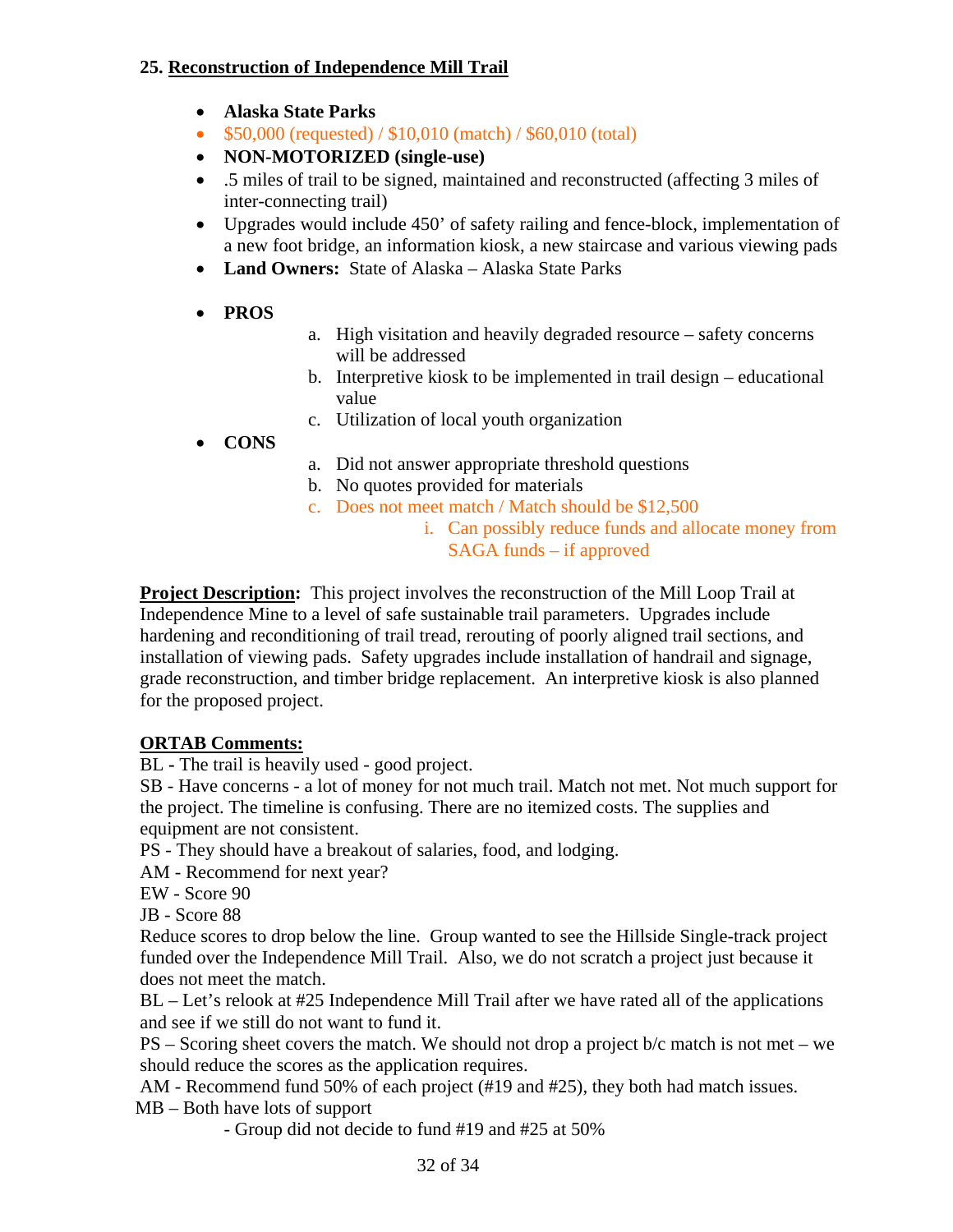JB – Motion to fund both #25 & #8.

EW – Second the motion.

MB – Have some additional grant money available that has to be delegated in the amount of \$17,000. We can partially fund #25 from this pool of money.

SB – Everything above #8 qualified and funded

BL – Yes, but if we vote for #25 and #8 then we are \$50,000 over our budget.

EW – Give \$50,000 to #25 and give the \$17,000 to # 8.

EW – We have two projects at Hatcher Pass: #3 and #25, both at Independence Mine.

Decision was made to fund the Hillside Single-track Project (#8) over the Independence Mill trail (#25). If more funds are made available to the Non-Motorized pool, ORTAB would like to see the Independence Mill trail funded.

#### **JB – Motion to fund top 6 non-motorized (#26, #24, #10, #12, #3,#8) as listed by board scores SB – Second motion VOTE WAS UNANIMOUS**

**This project was approved by ORTAB, but did not rate high enough to be funded.**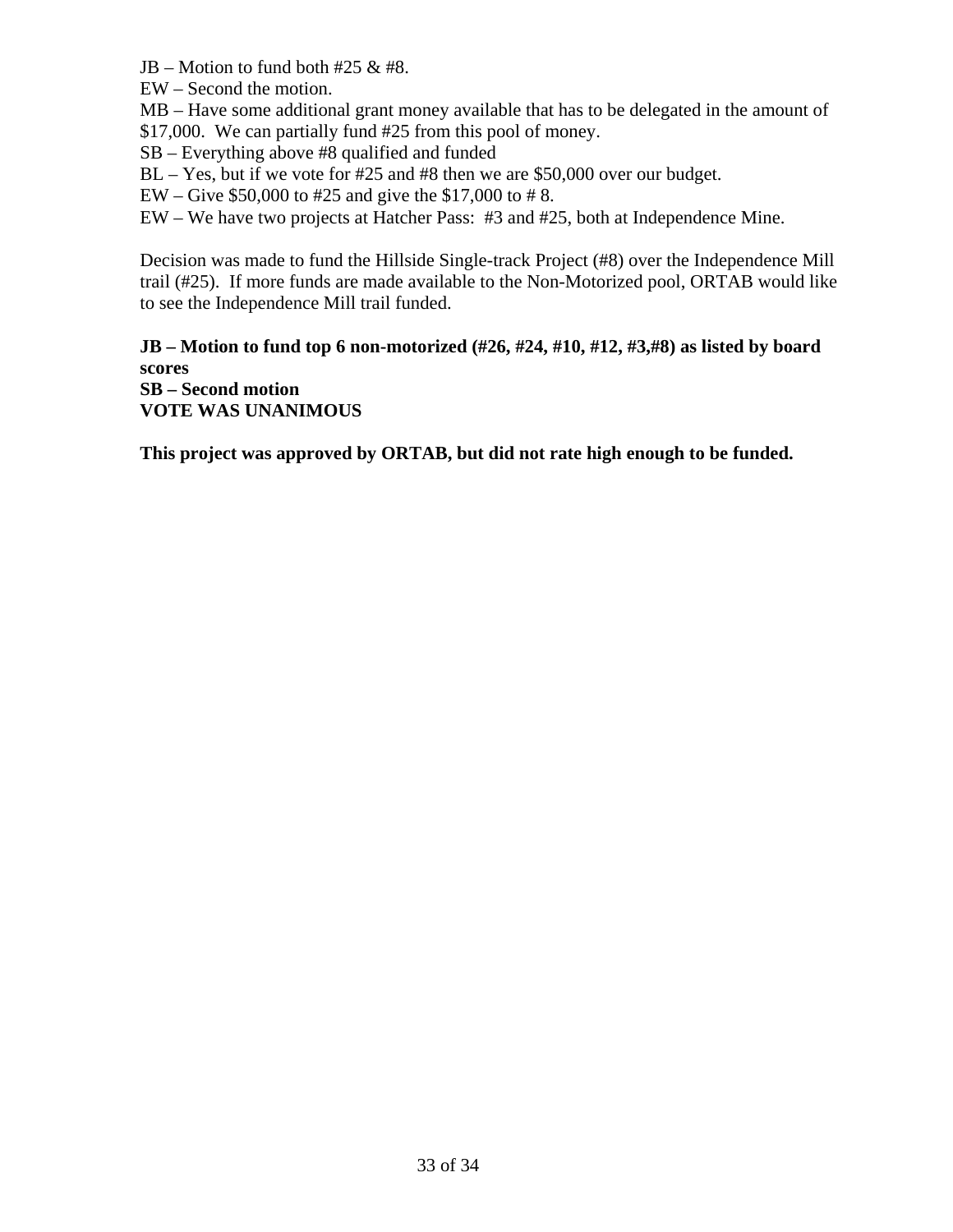- **Alaska State Parks**
- $$16,161$  (requested) /  $$11,534$  (match) /  $$27,695$  (total)
- **\$!5,982 / (requested) /\$11,534 (match) / \$27,516**
- **NON-MOTORIZED DIVERSIFIED**
- 2 miles of trail to be maintained (affecting 15 miles of inter-connecting trail)
- 10 miles of trail to be signed
- 1 mile of trail to be reconstructed
- **Land Owners:** State of Alaska Chena River State Recreation Area
- **PROS**
- a. Well-supported by various groups and advisory boards
- b. Addresses serious issues with people being lost
- c. Heavy visitation high use trails  $(8,000 \text{ people/yr})$
- d. Good grant history
- **CONS**
- a. Missing 3 quotes for materials and equipment
- b. **Exceeded on their admin fees (went over \$179.00** 
	- **i. Can only ask for \$1131.27**
	- **ii. Total dollar amount that can be requested is \$15,982**
	- **iii. Can only request \$1,118 in Admin**

**Project Description:** Grant funds will be used to replace 250 damaged boardwalk planks on the Granite Tors Trail. It will also fund 50 new trail signs to improve public safety along the 15 mile loop trail.

#### **ORTAB Comments:**

JB - They didn't address the question of long term maintenance.

- AM Signing and marking can detract from the trail.
- PS In the winter, the trail is difficult to follow. People get lost.
- BL Adjusted funding on the spreadsheet.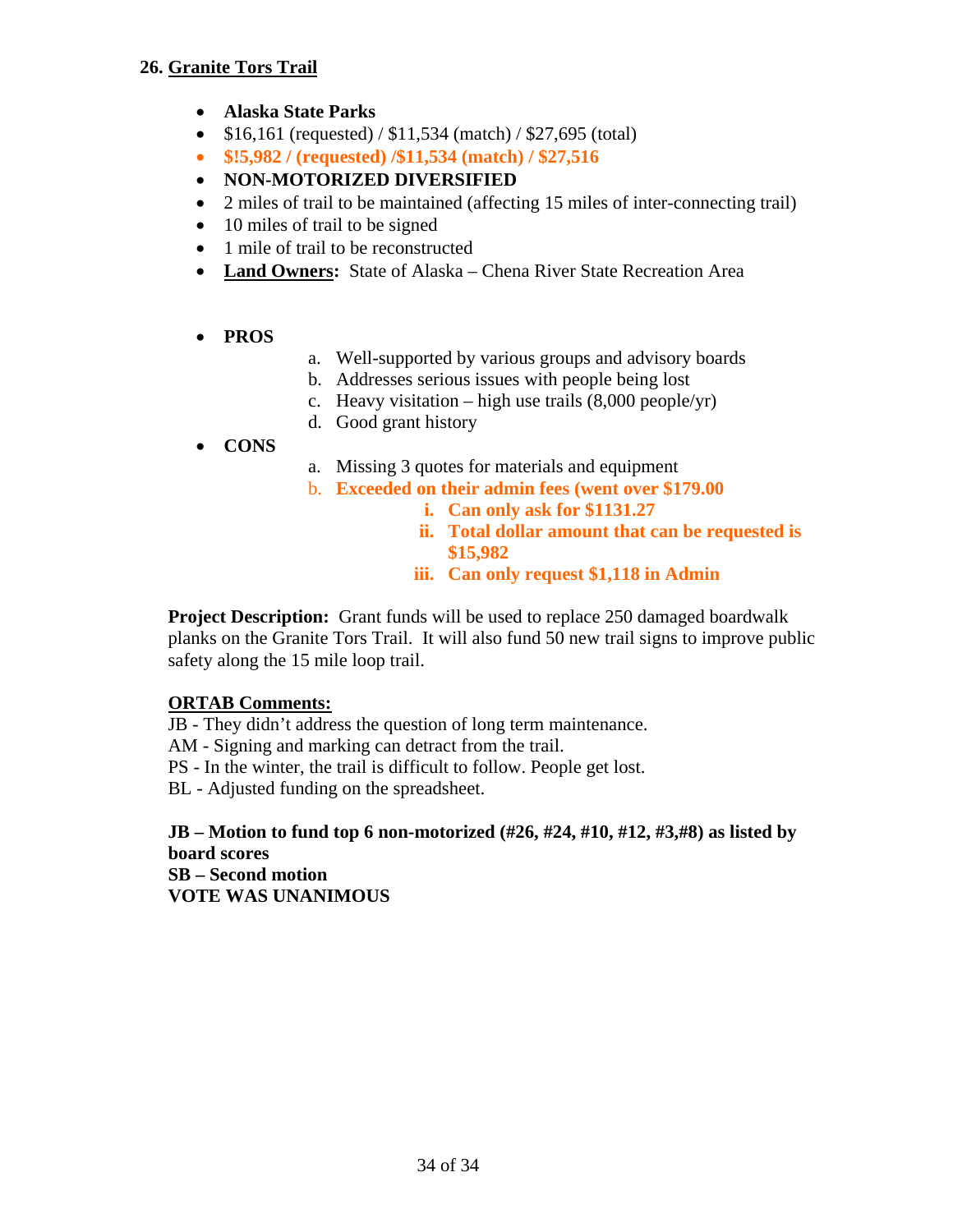| <b>Recreation Trails Program Grants - 2008</b> |                                                                                  |                                                     |                |                           |    |     |     |    |                  |    |                    |     |       |                          |                             |            |                              |                                    |
|------------------------------------------------|----------------------------------------------------------------------------------|-----------------------------------------------------|----------------|---------------------------|----|-----|-----|----|------------------|----|--------------------|-----|-------|--------------------------|-----------------------------|------------|------------------------------|------------------------------------|
| <b>Scores</b>                                  |                                                                                  |                                                     |                |                           |    |     |     |    |                  |    |                    |     |       |                          |                             |            |                              |                                    |
| Ref.#                                          | <b>Project Name</b>                                                              | <b>Submitted by</b>                                 |                | Funding Request S.B. E.W. |    |     |     |    | $J.K.$ P.S. M.C. |    | $J.B.$ A.M. $B.L.$ |     | AV    | <b>ORTAB</b><br>Approved | <b>Trail Classification</b> | Average    | <b>Cumulative \$</b>         |                                    |
| 26                                             | <b>Granite Tors Trail Boardwalk</b><br>Repair                                    | DPOR, Fairbanks                                     | \$             | 15,891.00                 | 96 | 98  | 84  | 96 | 55               | 97 | 87                 | 95  | 88.00 | Yes                      | Non-Motorized               | 87.57      | S.<br>15,891.00              |                                    |
| 24                                             | Reber Trail, Homer, Alaska                                                       | City of Homer                                       | \$             | 50,000.00                 | 89 | 93  | -99 | 94 | 45               | 97 | 92                 | 96  | 87.00 | Yes                      | Non-Motorized               | 87.00      | 65,891.00<br>\$              |                                    |
| 10                                             | <b>Upper Dewey Lake Outhouse</b><br>Replacemen <sup>®</sup>                      | Municipality of Skagway                             | \$             | 24,305.80                 | 93 | 95  | 92  | 98 | 55               | 90 | 84                 | 99  | 87.00 | Yes                      | Non-Motorized               | 86.71      | \$<br>90,196.80              |                                    |
| 12 <sub>2</sub>                                | Cordova Breakwater Trail                                                         | Copper River Watershed Project                      | -\$            | 33,134.00                 | 92 | 90  | 95  | 97 | 15               | 95 | 90                 | 95  | 82.00 | Yes                      | Non-Motorized               | 82.00      | 123,330.80<br>S.             |                                    |
| 3                                              | <b>Carsonite Trail Markers for</b><br>Independence Mine Ski Trail:               | <b>AK State Parks</b>                               | \$             | 2,125.00                  | 89 | 100 | 90  | 91 | 15               | 93 | 90                 | 93  | 81.00 | Yes                      | Non-Motorized               | 81.14      | 125,455.80<br>S.             |                                    |
| 8                                              | Hillside Singletrack Project                                                     | Alaska Trails, Inc. Anchorage                       | \$             | 50,000.00                 | 94 | 96  | 82  | 90 | 15               | 98 | 76                 | 95  | 78.70 | Yes                      | Non-Motorized               | 78.71      | 175,455.80<br>\$             | <b>Funding Cap</b><br>\$172,791.00 |
| 25                                             | Historic Independence Mill Trail<br>Reconstruction, Upgrade                      | AK State Parks, Mat-Su                              | \$             | 50,000.00                 | 70 | 90  | 82  | 86 | 45               | 88 | 89                 | 90  | 78.60 | Yes                      | Non-Motorized               | $78.57$ \$ | 225,455.80                   |                                    |
| 15                                             | <b>Battery Point Trail Rehabilitation</b><br>Phase II                            | DPOR, Haines Borough                                | \$             | 36,200.00                 | 66 | 85  | 73  | 86 | 50               | 92 | 64                 | 70  | 74.00 | Yes                      | Non-Motorized               | $73.71$ \$ | 261,655.80                   |                                    |
| 23                                             | Forest and Muskeg Trail<br>Restoration                                           | DPOR, Sitka                                         | \$             | 14,210.00                 | 63 | 95  | 67  | 76 | 15 <sub>1</sub>  | 98 | 91                 | 79  | 72.00 | Yes                      | Non-Motorized               | 72.14      | 275,865.80<br>$\mathbb{S}^-$ |                                    |
| 5                                              | Troop Lake Trail                                                                 | Youth Restoration Corps                             | \$             | 33,400.00                 | 71 | 88  | 60  | 79 | 15               | 81 | 79                 | 81  | 68.00 | Yes                      | Non-Motorized               | 67.57      | 309,265.80<br>S.             |                                    |
| $\mathbf{1}$                                   | Walking Trail at Bear Paw Rec.<br>Area                                           | <b>Houston Chamber of Commerce</b>                  | -\$            | 50,000.00                 | 59 | 63  | 40  | 80 | 55               | 74 | 83                 | 80  | 65.00 | Yes                      | Non-Motorized               | 64.86 \$   | 359,265.80                   |                                    |
| 16                                             | <b>Arctic Valley Trails - Arctic Valley</b><br>to South Fork via Ship Creek Trai | Anchorage Ski Club                                  | \$             | 50,000.00                 | 65 | 77  | 49  | 57 | 50               | 80 | 70                 | 71  | 64.00 | Yes                      | Non-Motorized               | 64.00      | 409,265.80<br>\$             |                                    |
| $\overline{2}$                                 | Lazy Mountain South Side Trail                                                   | Mat-Su Borough                                      | \$             |                           | 85 | 90  | 95  | 91 | 55               | 90 | 80                 | 96  | 0.00  | No                       | Non-Motorized               | 83.71      | 409,265.80<br>S.             |                                    |
| 9                                              | <b>Stiles Creek Trails Hardening and</b><br>Re-route Dozer Work                  | DPOR, Fairbanks                                     | \$             | 49,438.00                 | 92 | 96  | 98  | 95 | 45               | 94 | 92                 | 95  | 87.00 | Yes                      | Motorized                   | 87.43      | 49,438.00<br>\$              |                                    |
| 18                                             | Dalton Trail Tsirko River Bridge<br>Replacemen <sup>®</sup>                      | Haines Borough                                      | \$             | 50,000.00                 | 83 | 56  | 90  | 91 | 45               | 90 | 92                 | 98  | 78.00 | Yes                      | Motorized                   | $78.14$ \$ | 99,438.00                    |                                    |
| 22                                             | Trapper Creek Glen "Ridge Trail"<br>Improvement                                  | <b>Trapper Creek Glen Homeowners</b><br>Association | $\mathfrak{L}$ |                           | 88 | 66  | 73  | 89 | 15               | 86 | 96                 | 94  | 0.00  | No                       | Motorized                   | 73.29 \$   | 99,438.00                    |                                    |
| 6                                              | <b>Mills Creek Trail</b>                                                         | Youth Restoration Corps                             | $\mathfrak{S}$ |                           | 65 | 90  | 51  | 74 | 15               | 85 | 66                 | 77  | 0.00  | <b>No</b>                | Motorized                   | $63.71$ \$ | 99,438.00                    |                                    |
| $\overline{7}$                                 | <b>Isberg Recreational Area Trails:</b><br>100-Mile Loop Trail Improvemer        | Fairbanks North Star Borough,<br><b>DPR</b>         | \$             | 50,000.00                 | 91 | 100 | 100 |    | 55               | 92 | 90                 | 100 | 88.00 | Yes                      | <b>Diversified</b>          | 88.00      | 50,000.00<br>\$              |                                    |
| 13                                             | <b>CSP Trail Maintenance</b>                                                     | Anchorage Snowmobile Club                           | \$             | 20,310.00                 | 87 | 88  | 88  | 93 | 50               | 97 | 93                 | 96  | 85.00 | Yes                      | <b>Diversified</b>          | $85.14$ \$ | 70,310.00                    |                                    |